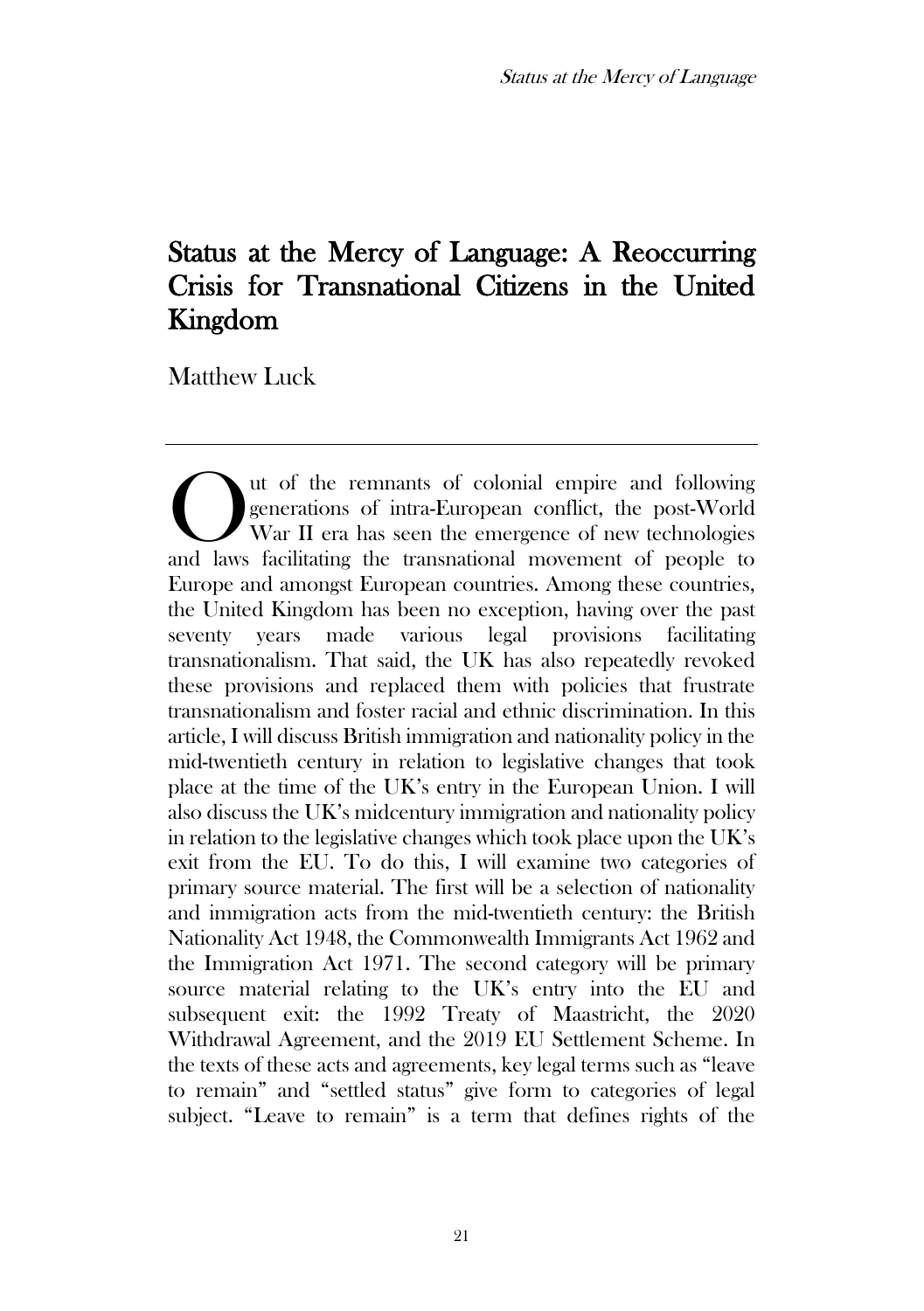### Matthew Luck

Windrush generation after the Immigration Act 1971, who were free from immigration controls and had no limit on the duration of their permitted residency in the UK. The existence of this unique legal status distinguishing them from UK citizens led them to face unjust scrutiny from immigration authorities. Reminiscent of "leave to remain," "settled status" describes the legal status of EU citizens living in the UK who, following Brexit, register with the EU Settlement Scheme. These EU citizens are given unique proof of their status to show employers, landlords and government officials, allowing them to access critical services when required.

The connection drawn in political and media spheres between migration and crisis is also examined in academic research. "Beyond Crisis Talk: Interrogating Migration and Crises in Europe" is one example of a scholarly article that takes a broad look at the link between migration and crisis. The article, written by Nick Dines, Nicola Montagna and Elena Vacchelli argues that this link has only strengthened in recent decades: "Human mobility has long been associated with the idea of crisis. Over the last 10 years this connection has become particularly pronounced." 1 Indeed, many contemporary debates that revolve around housing, employment and public services in the United Kingdom include discussion of immigration, and the role of immigrants within the country. Dines, Montagna and Vacchelli further note how social crises have often been tied to or even blamed on migrants: "Stephen Glover declared in the Daily Mail that 'It's not racist to say that migration has fuelled the housing crisis' [and that] uncontrolled immigration to the United Kingdom over the last 10 years and not austerity or a lack of public investment that had increased the 'scarcity of affordable housing.'"<sup>2</sup>

This article fits into the academic discourse that surrounds the topic of migration and its link to crisis. In particular, this article engages with research scholars have devoted to connections between the Windrush Scandal and Brexit in recent years. Ronald Cummings's "Ain't no black in the (Brexit) Union Jack? Race and empire in the era of Brexit and the Windrush scandal" is just one example of academic literature that links Brexit and the Windrush

<sup>&</sup>lt;sup>1</sup> Dines, Montagna and Vacchelli, "Beyond Crisis Talk," 440.

 $^{\circ}$  Ibid.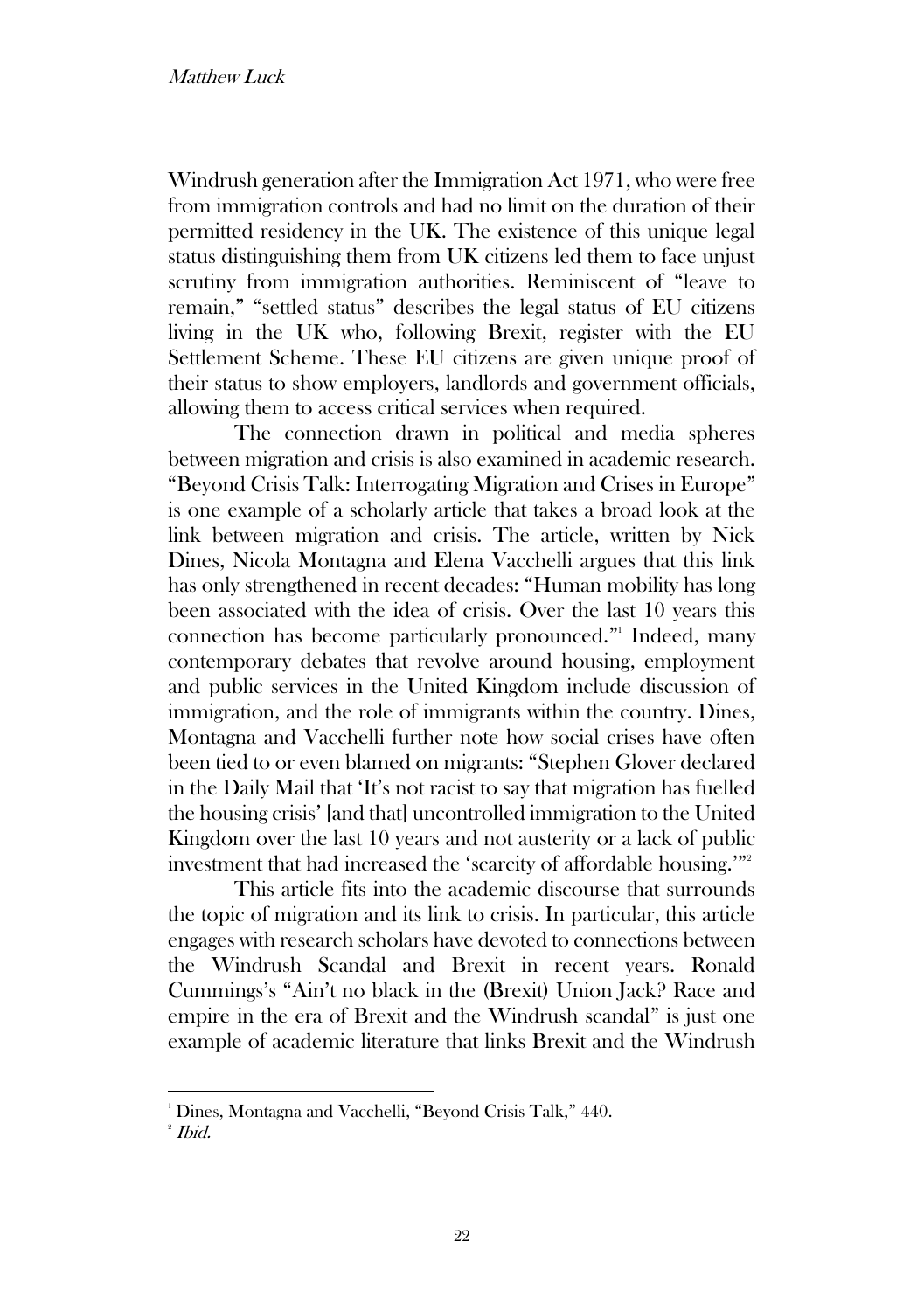scandal. In doing so, Cummings discusses seminal academic works like Paul Gilroy's *There Ain't No Black in the Union Jack* (1987), which addresses the relation between British identity and race.

It is necessary to touch upon the details of the unjust scrutiny that Caribbean British subjects have faced. The 2018 Windrush scandal concerned actions taken by the Home Office affecting "British subjects" who had arrived from Caribbean countries before immigration control changes in 1973. They faced potential detention, loss of rights, and deportation due to the hostile environment policy introduced in 2012. They also faced these risks because they were not issued legal documentation when they were originally granted an automatic right to remain in the UK. New cases of British subjects denied access to their rights of residency in the UK, the right to public services and the right to re-enter the country after travelling abroad, are still coming to light as of the time of writing of this article.

In this article, I will not consider the question of whether the European Union is most accurately defined as a supranational union. Nor will I consider the question of whether the concept of citizenship found in the United Kingdom's 1948 British Nationality Act is entirely equivalent to the concept of citizenship espoused by the European Union. Rather, I will study the history of the right of UK citizens and subjects to move to and settle in the UK. My approach will be from the perspective of transnationalism, a term which I understand to refer broadly "to multiple ties and interactions linking people or institutions across the borders of nation-states."<sup>3</sup> In many situations of transnationalism, people experience "a continued identification with the nation-state they have come from (often because of the intention to return)."<sup>4</sup> A crucial characteristic of transnational movement that in such cross-border interaction, state sovereignty remains at play: "while the power of the state has been challenged in some circumstances by subnational, supranational and transnational institutions, the organs of the nation-state still play a crucial role." <sup>5</sup> Transnational status is additive, enabling migrants to settle in countries other than their countries of origin while still

<sup>&</sup>lt;sup>3</sup> Kaiser and Starie, *Transnational European Union*, ii.

<sup>4</sup> Willis, "State/Nation/Transnation," 2-3.

 $^{\circ}$  Ibid.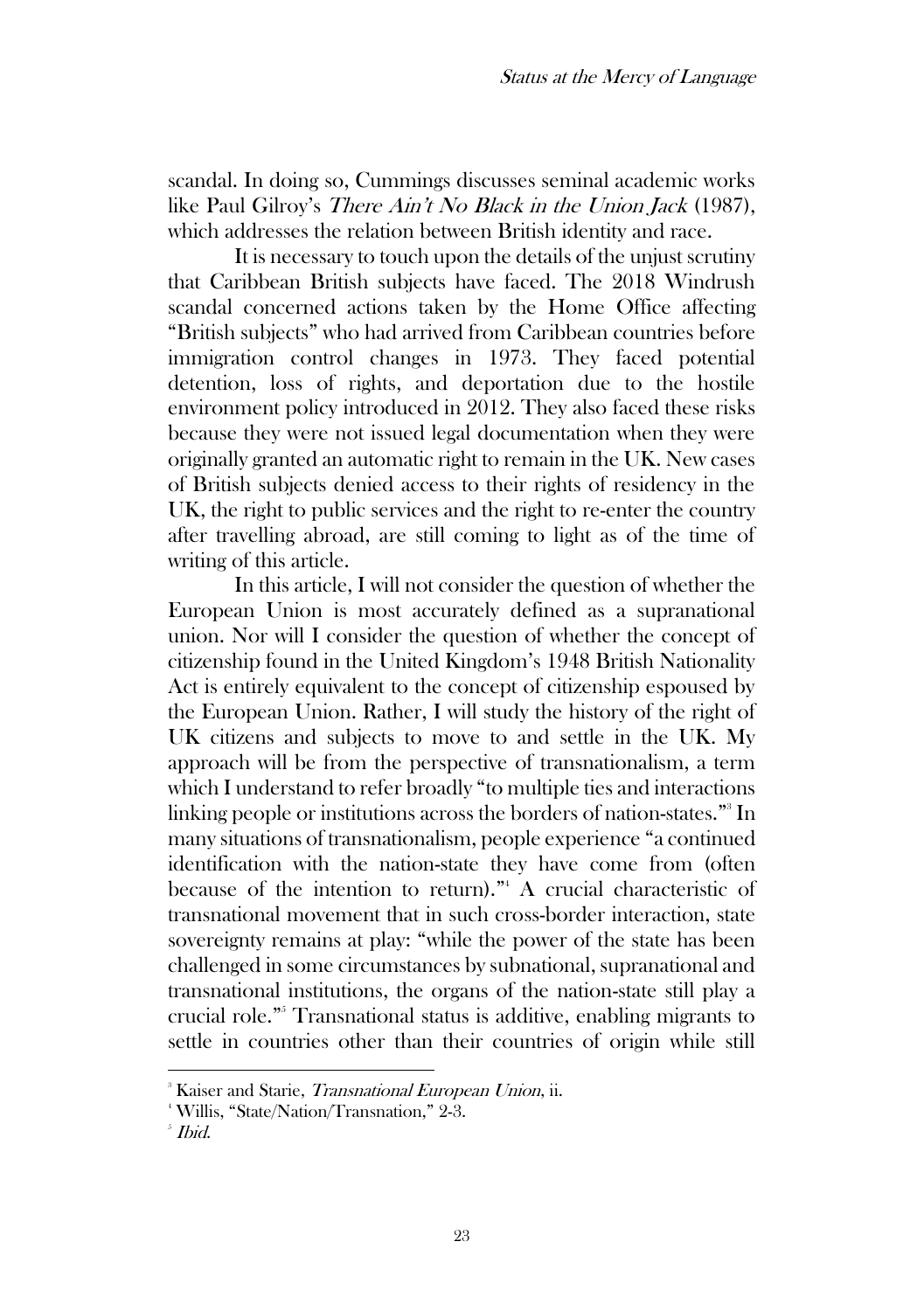retaining connections with and legal rights in their countries of origin due (e.g. a British subject who is also a European citizen). Despite this possibility, the nation-state can also create uncertainty for vulnerable transnationals by changing their legal status. This has been the case in the UK in relation to the Windrush generation, amongst others. Despite the role that national citizenship plays in transnational citizenship, Jonathan Fox's definition of "transnational citizenship" notes that "the concept of transnational citizenship resonates with those who want to extend rights and principles of political and social equality beyond nation-state boundaries." <sup>6</sup> This definition will be integral to my analysis, as I will examine how both the establishment and breakdown of transnational citizenship in the language of legislation determines the "political and social equality" of these citizens.

Giulia Adriana Pennisi addresses the unique functions of legal language and the importance of word choice in the drafting of legislation:

Legislative expressions are required to be clear, precise, and unambiguous, on the one hand, and allinclusive, on the other. The challenge in the construction of legislative discourse is the nature and extent of specification of legal scope in the expression of legislative intentions. A clever balance between the two is the essence of the craftsmanship of legislative intent.<sup>7</sup>

The particular language contained in legislation has the power to define, ensure, and also subsequently alter the rights and status of those whom the legislation addresses. The intent that legislative language be "unambiguous" is a fitting subject for a critical discourse analysis. Justin Parkinson identifies how an absence of legislation an absence of the assurance of status in legal language — led to the mistreatment of the Windrush generation. Parkinson notes that the Equality and Human Rights Commission's (EHRC) determined in

<sup>6</sup> Fox, "Unpacking "Transnational Citizenship," 171.

<sup>7</sup> Pennisi, "Legislative Drafting," 99.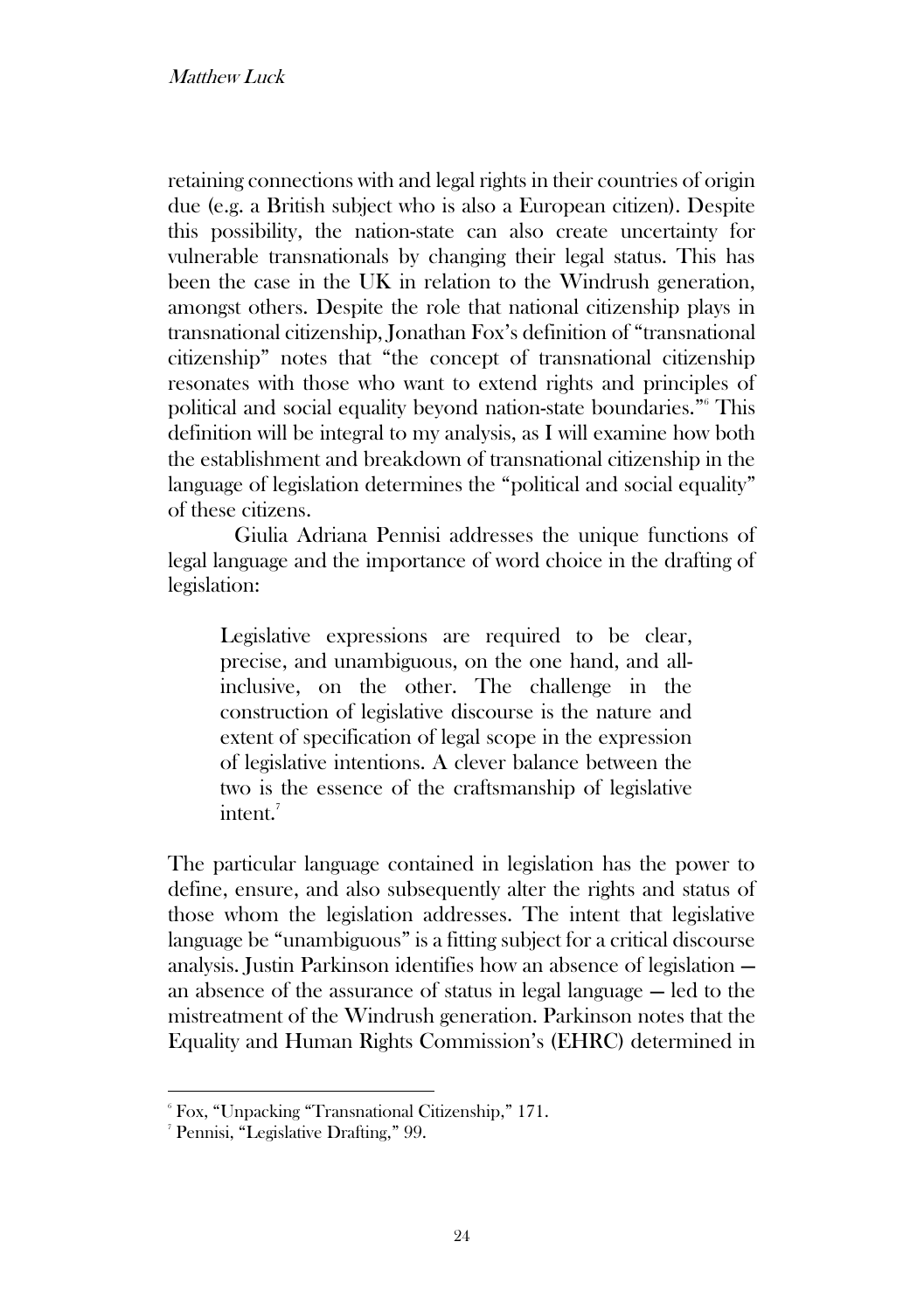its report on the UK Home Office's treatment of the Windrush generation that "it is unacceptable that equality legislation, designed to prevent an unfair or disproportionate impact on people from ethnic minorities and other groups, was effectively ignored in the creation and delivery of policies that had such profound implications for so many people's lives." <sup>8</sup> Clearly, the detrimental effects of the changes to key immigration and nationality legislation coupled with an increasingly hostile UK government stance on immigration over the last century have altered assurances and perceptions on transnationals. The EHRC report itself acknowledges the unique history of transnational connections to the UK that result from the history of the British Empire, identifying the considerations that should have been made in regards to any alteration to immigration policy: "Britain's complex history of international power [has] implications for the movement of people. The potential consequences of immigration policy for people's lives are profound, especially when it goes wrong." <sup>9</sup> The report homes in on how UK immigration policy should be but historically has not been rooted in a sense of common humanity. This is a key facet of the ongoing UK immigration crisis. Sweeping political decisions have brought about monumental problems for members of the Windrush generation and will have similar effects on European citizens in the UK in years to come.

I will draw on theory and research on citizenship and transnationalism alongside my methodology of critical discourse analysis, which Ruth Wodak defines in Methods of Critical Discourse Analysis as a focus on the fundamental role of language use in structural relationships:

CDA may be defined as fundamentally concerned with analyzing opaque as well as transparent structural relationships of dominance, discrimination, power and control as manifested in language. In other words, CDA aims to investigate critically social inequality as it

<sup>8</sup> Parkinson, "Windrush Generation," para.17.

<sup>9</sup> "Public Sector Equality Duty," para.7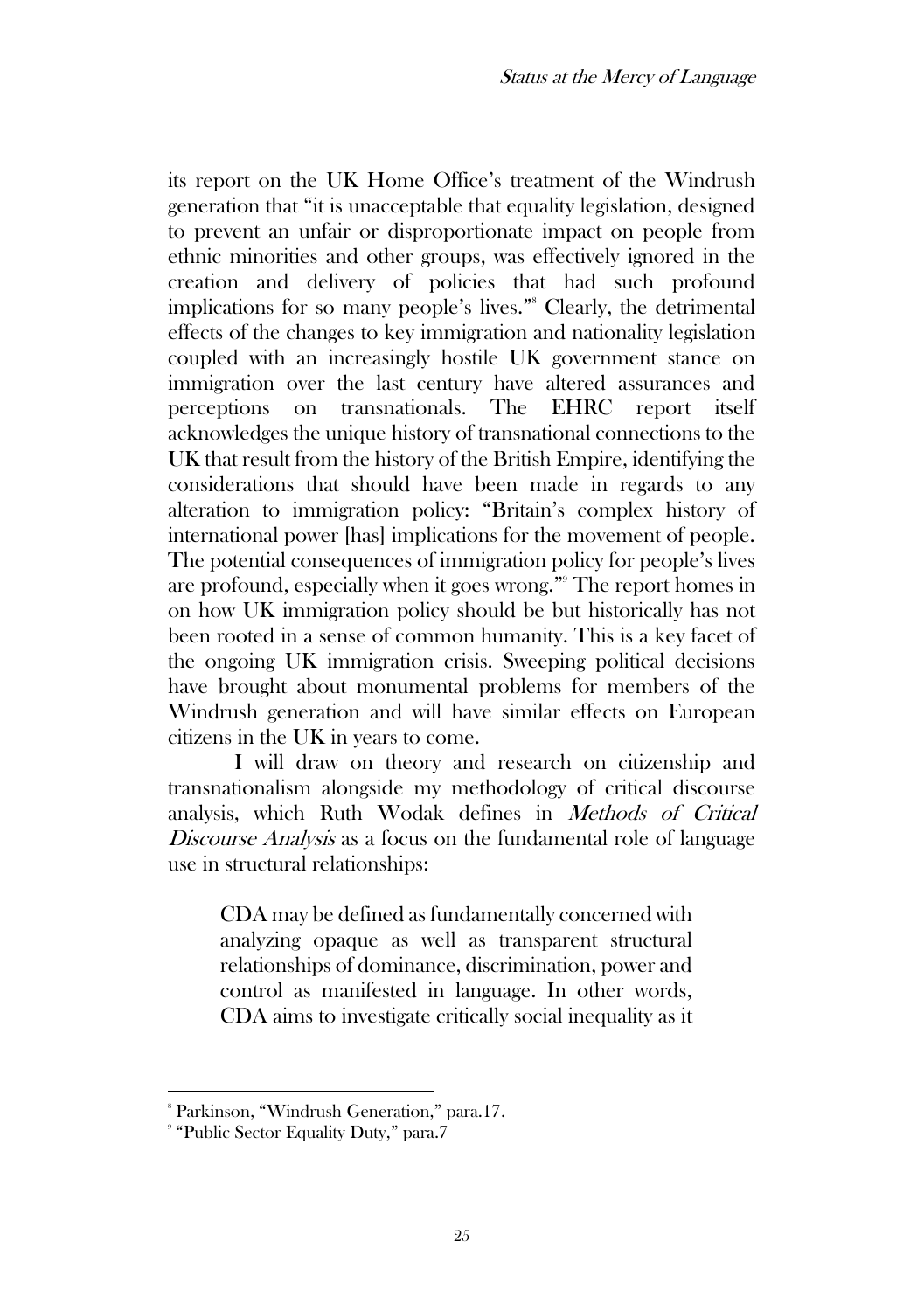is expressed, signaled, constituted, legitimized and so on by language use.<sup>10</sup>

With this critical approach in mind, my comparison of postcolonial migration acts with the UK's exit from the European Union will examine language use in policy directed for mass public consumption.

My article is divided into four sections. In the first section, I will study the legislation that led to the formation of transnational connections between the UK and its colonies and Commonwealth. My primary source material in the first section will be the British Nationality Act 1948, which created the legal status of "Citizen of the United Kingdom and Colonies" (CUKC). In the second section, I will study the legislation that led to the formation of connections between the UK and the European Union. I will also study the legal status of "European citizen," a term which the European Union uses to describe a new transnational citizen. The primary source material I study in this section will be the Treaty of Maastricht (1992).

The third section of my article will examine the controversy around rights-restricting legal status "leave to remain," which the Immigration Act of 1971 applied to CUKC transnationals. This Act and the Commonwealth Immigrants Act 1962 are the primary material of the third section. In the fourth section of my article, the legal status change of CUKCs that I discuss in the prior section will provide the basis for a comparison to situation of EU citizens in the UK during and after Brexit.

CUKC, commonwealth, and EU citizens living in the UK lack official documentation of legal residency status. When their residency in the UK is questioned, these people themselves have the burden of proving their legal right to this residency, but no means by which to prove this right. Media and legal initiatives such the3million have already noted comparisons between the consequences of Brexit and the Windrush scandal, highlighting the impossibility of registering all EU citizens living in the UK as people with "settled status." *The3million* is an advocacy group that was established after the UK's 2016 referendum on membership in the

<sup>&</sup>lt;sup>10</sup> Wodak, "What CDA Is About," 3.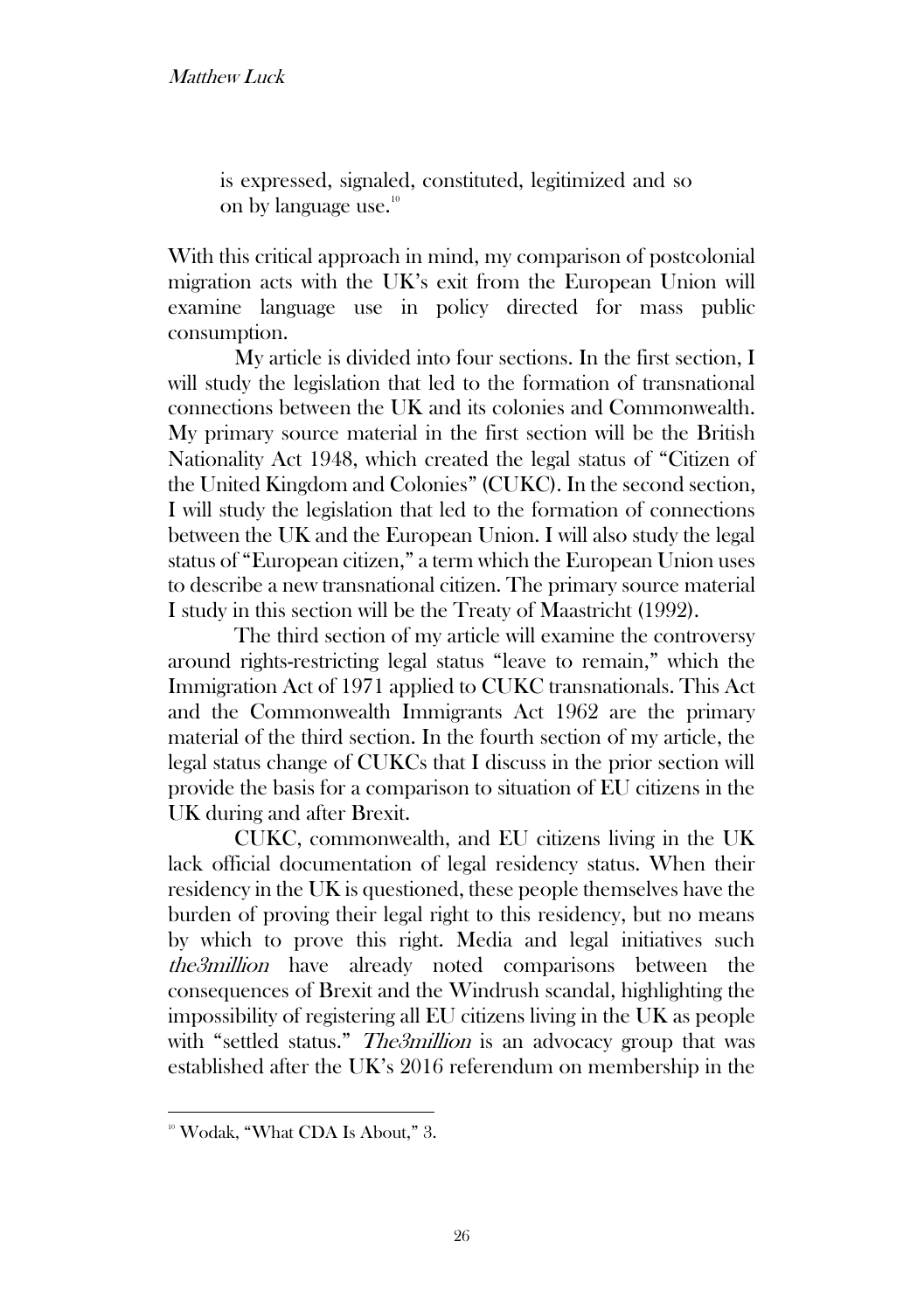EU. This group campaigns for EU citizens' rights in the UK in response to Brexit policy developments. The aim of my article is not to provide a solution to this reoccurring crisis, nor to advocate for sweeping changes to the current UK legal structure determining the rights of migrants to the UK from the Caribbean, the commonwealth and the EU. This is partly because the full extent of the consequences of recent legislative changes affecting the status of transnationals have not yet been fully realized. In place of advocacy, I will examine how the transnational crisis repeats itself the last century of British history. In the process, I will aim to highlight the role of legal policy language in manifesting political intent. It is specific uses of language, I will argue, which effects the severing of transnational connections. In this, I aim to demonstrate the propensity for the transnational crisis to remerge not only in the United Kingdom, but also in the European Union and other transnational contexts.

# The creation of the "British subject" through the British Nationality Act (1948)

The passage of the British Nationality Act 1948 (BNA) was a defining moment in the history of British citizenship. The act was passed in the same year that the National Health Service was founded, and both acts signified a crucial period of change in the UK after the Second World War. The BNA regularized the citizenship rights of British subjects, which had previously been legally inconsistent between Commonwealth nations:

(1) Every person who under this Act is a citizen of the United Kingdom and Colonies or who under any enactment for the time being in force in any country mentioned in subsection (3) of this section is a citizen of that country shall by virtue of that citizenship have the status of a British subject.<sup>11</sup>

This clearly constitutes an intent to establish in writing an equality of status between British citizens and subjects. In his study of

 $11$  Legislation.gov.uk, "British Nationality Act 1948."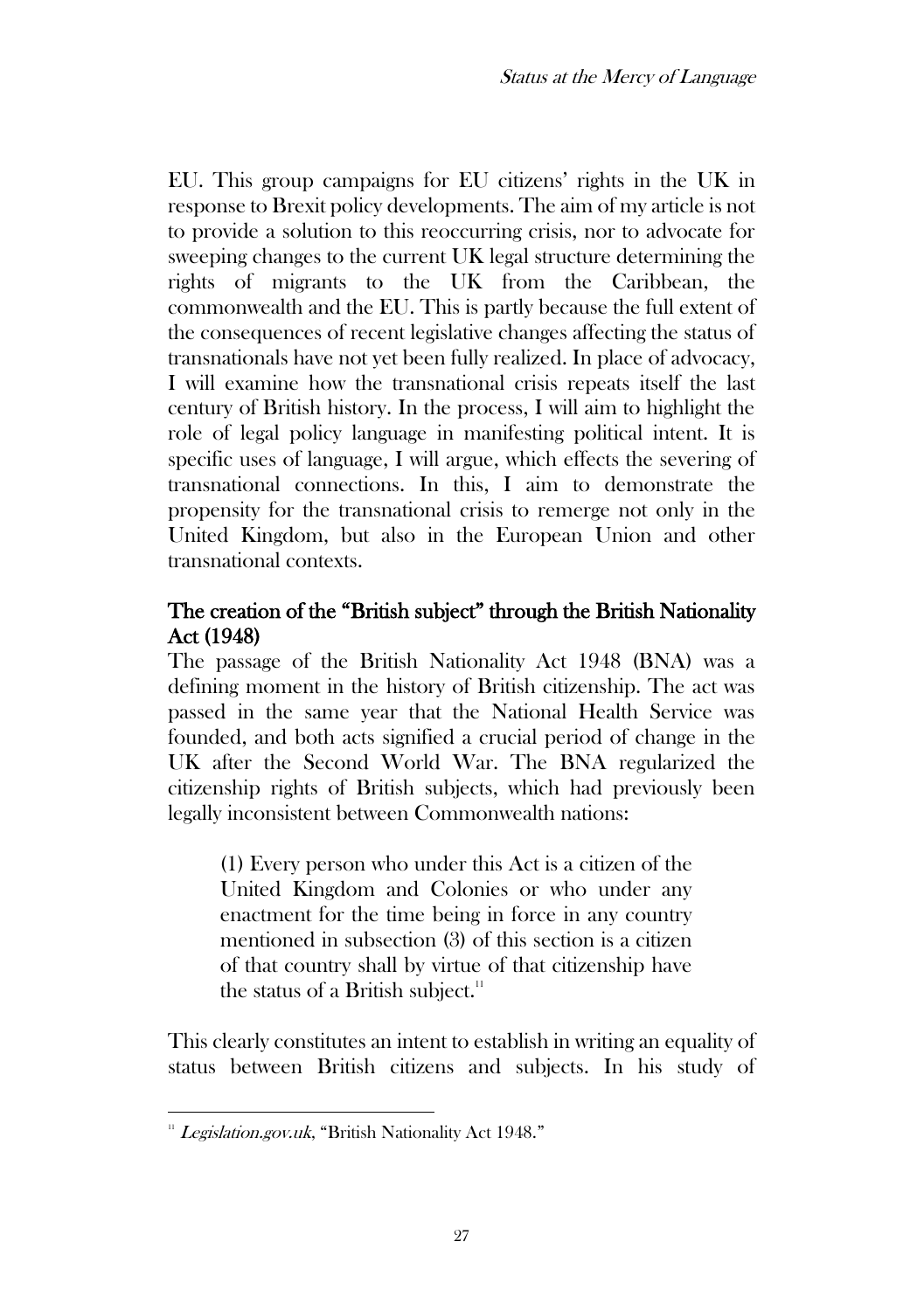## Matthew Luck

citizenship in postwar Britain, Randall Hansen highlights the importance of this parity to the legislation's drafters:

There was near-unanimity around the belief that all British subjects - colonial subjects and Old Commonwealth citizens – should formally enjoy full citizenship rights (though they would not be referred to as such) in the UK. … In the main, criticism of the legislation centred on its potential for introducing distinctions among British subjects. Lord Altrincham, for example, detected such a differentiation in the distinction between CUKCs and citizens of independent Commonwealth countries … When Altrincham's arguments were repeated by others, the Lord Chancellor tried to reassure Opposition members that: "This Bill does not differentiate between British subjects. $12$ 

The Parliament sought to ensure full rights for all British subjects, fearing the consequences of a distinction between nations of the CUKC and Commonwealth citizens. Despite their efforts, the Parliament's fears would be realized. Subsequent legislation created such distinctions between British subjects and caused confusion surrounding the legal status of United Kingdom residents.

Attending to the particular word "citizenship" as it appears in the BNA, a critical discourse analysis approach can reveal the role of this term in determining power relations between and statuses of British citizens. David Olusoga identifies the transnationalism inherent in the BNA and the parity of rights that the broad term "citizenship" signifies:

The 1948 British Nationality Act reaffirmed rights that had existed for centuries in common law, including the right of all British subjects to move freely and live

 $12$  Hansen, *Citizenship and Immigration*, 49.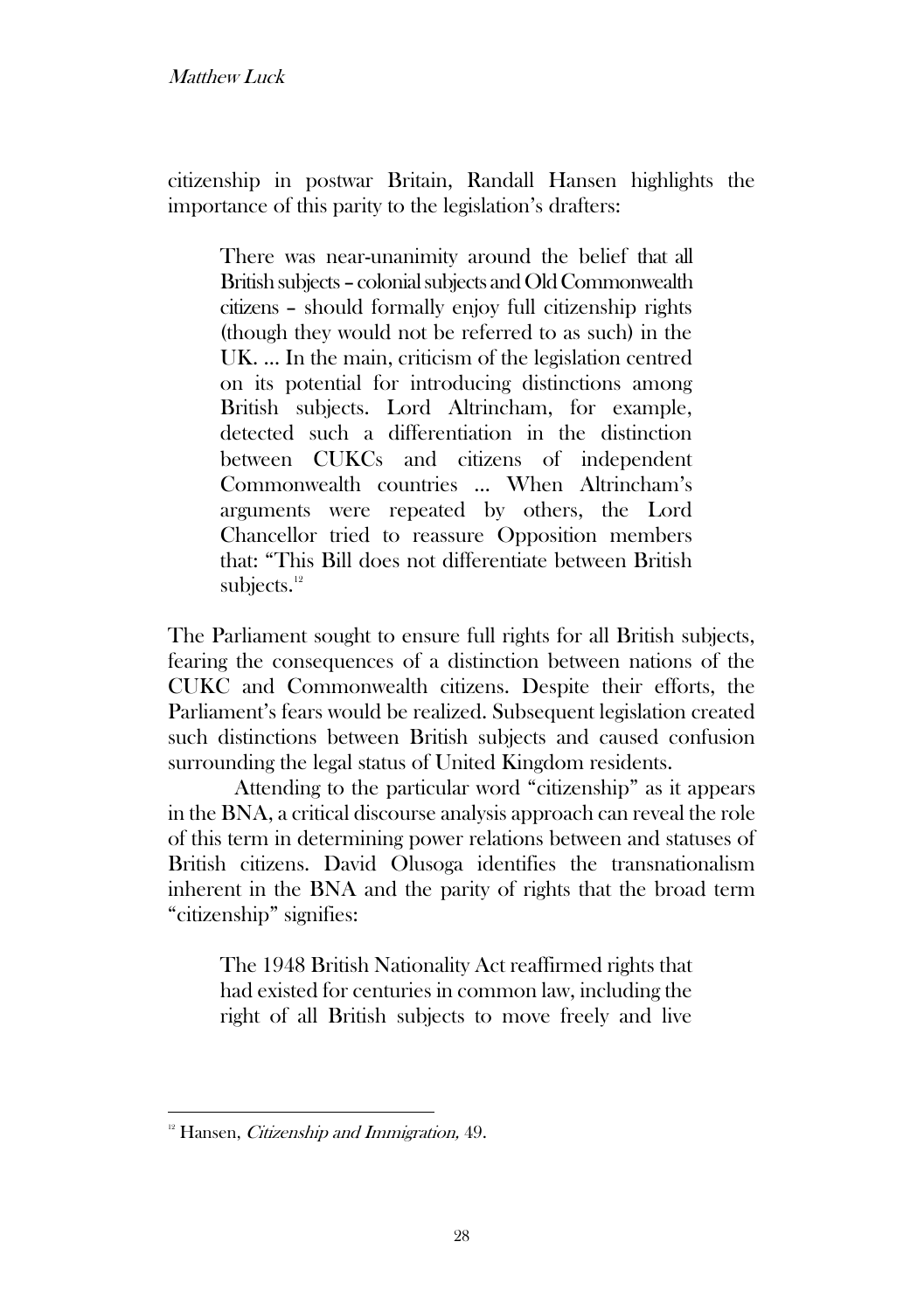anywhere they chose within the newly constituted British Commonwealth.<sup>13</sup>

Following the Lord Chancellor's promise to Parliament of parity between subjects, the act put into place a transnational system that defined colonial subjects and Commonwealth citizens as of an equal right to the "British" identity. In their discussion of citizenship theory, Peter Kivisto and Thomas Faist point to the system of inclusion and exclusion that defines citizenship:

The distinction between citizens and noncitizens, those who were for one reason or another excluded from full membership as citizens … served as a significant and consequential differential mark of identity. It spoke to who could and who could not take part in the ongoing process of self-rule. The idea of full membership is crucial here insofar as while in some instances it was possible to distinguish the citizen from the alien. $14$ 

The implications of such a "differential mark of identity" were Lord Altrincham's concern in considering the potential for the BNA creating changes in the respective statuses of CUKC and Commonwealth "British subjects." Despite the Lord Chancellor's assurances to the contrary, one's transnational status as a "British subject" still had the potential to become a function of one's ethnicity, race or national identity. "Full membership" in this sense presents the possibility of dividing the British citizen from the British subject, the national from the transnational identity. Transnationals, unlike nationals of a given state, can be by turns included and subsequently excluded from the social body.

A prominent Pathé newsreel report covering the Empire Windrush's arrival in the UK, titled "Pathé Reporter Meets (1948)," is evidence of favorable popular attitude to the arrival of the Empire

<sup>&</sup>lt;sup>13</sup> "The Unwanted The Secret Windrush Files," 00:08:30 - 00:09:00.

<sup>&</sup>lt;sup>14</sup> Kivisto & Faist, *Citizenship: Discourse*, 16.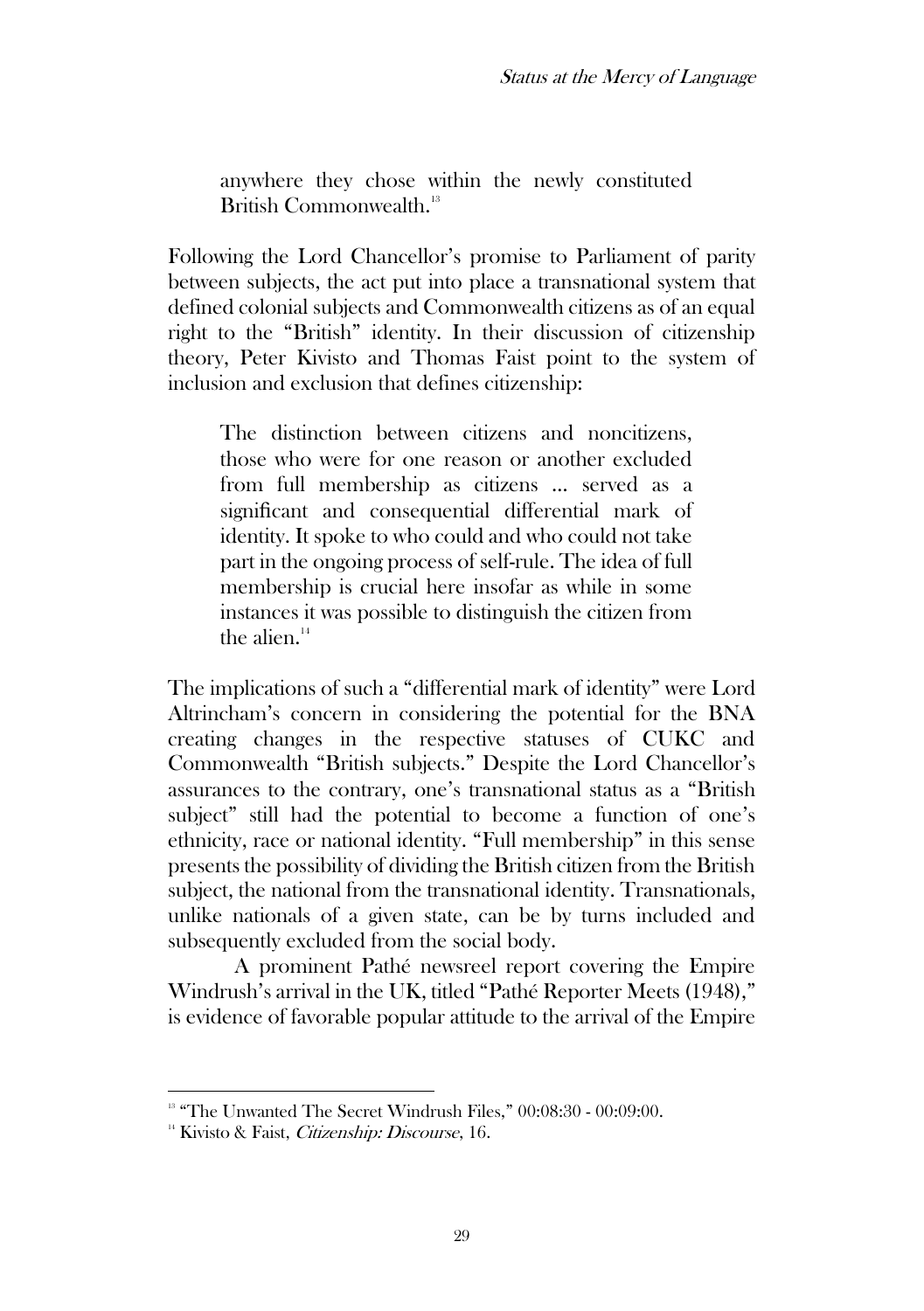### Matthew Luck

Windrush's passengers.<sup>15</sup> Although the journey of the Windrush passengers was not easy — historians such as Olusoga have revealed that the UK government made secret attempts to prevent these citizens from arriving in the UK, as well as that these citizens faced discrimination on arrival — their arrival in the UK nonetheless constitutes a new transnational connection coming into existence.<sup>16</sup> The language of the BNA allowed people living in the UK's West Indian colonies to view themselves as transnational British citizens.

The newsreel contains an interview with a man who says he travelled from Jamaica to the UK in order to provide for his mother back in Jamaica: "I am a single man, only my mother that is depending on me … I'm trying to help myself and also help my mum." <sup>17</sup> The BNA ensures that this man and others from the UK colonies and Commonwealth that their legal status will enable them to go between nations freely and retain connections to family outside of the UK. In the same way that the BNA uses inclusionary terms like "British subject" to describe residents of the UK's colonies and the commonwealth, the Pathé newsreel announcer admiringly calls these people "our ex-servicemen who know England … coming to the mother country with good intent."<sup>18</sup>

## New rights and a new community with the Treaty of Maastricht (1992)

The introduction of the "British subject" status through the BNA can be compared to that of "European citizenship" through the 1992 Treaty of Maastricht, which similarly instituted transnational freedoms for nationals of EU countries. Later treaties, such the 1997 Treaty of Amsterdam, specified that European citizenship was a supplement to rather than a replacement of national citizenship. Like the United Kingdom following the BNA, the European Union

<sup>&</sup>lt;sup>15</sup> The Empire Windrush was a passenger liner which docked in Kingston Jamaica en route to the United Kingdom to pick up servicemen who were on leave. The ship was far from capacity, and therefore advertised cheap transport to the UK. Jamaicans were to be deemed "British subjects" under the British Nationality Act 1948 going through parliament, and so, people took this opportunity to find work and residence in the UK as per their right within this act.

<sup>&</sup>lt;sup>16</sup> Olusoga, "The Windrush Story," para.8-9.

<sup>&</sup>lt;sup>17</sup> British Pathe, "Pathe Reporter Meets (1948),"  $00:01:35 - 00:01:56$ .

 $^{18}$  *Id.*, 00:00:50 – 00:01:01.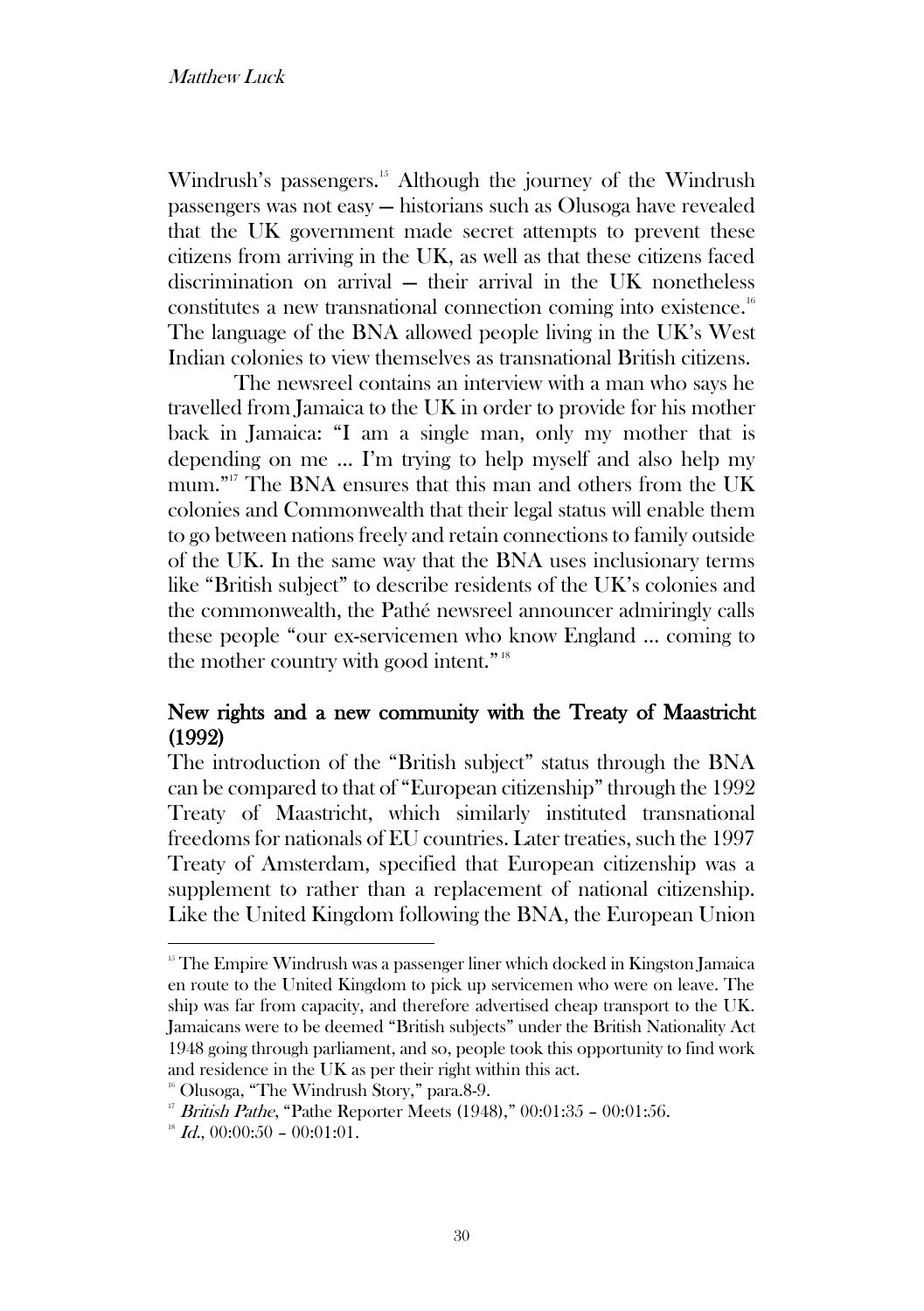with these treaties established itself as a transnational system. Like the CUKC and Commonwealth "British subject" within the United Kingdom, the EU citizen is a "citizen of the Union" with rights that extend beyond his or her rights as a national of any particular EU member state. The following lines from the Treaty of Maastricht are relevant here:

Every person holding the nationality of a Member State shall be a citizen of the Union. Every citizen of the Union shall have the right to move and reside freely within the territory of the Member States.<sup>19</sup>

Michael Lister discusses some of the complexities arising from this definition of European citizenship, including a conflict that arises between transnational citizenship and traditional national citizenship. A "key task" involved in constructing the European Union as a transnational system, he finds, is to "enable every national of an EU Member State to recognise European citizenship as a source of new rights and the expression of belonging to a new community."<sup>20</sup> This belonging "'give[s] European citizenship . . . its full meaning."<sup>21</sup> The intent to foster a "new community" is key here. The European Union's conferral of equal status on European citizens regardless of national origin is reminiscent of the BNA's assurance of no disparity between CUKC and Commonwealth citizens as British subjects. But in both contexts, despite aspirations to create new transnational "communities," subsequent government decisions such as changes in immigration policy have redefined and in some cases undermined — the legal rights of transnational individuals. The changes in legal language — the new words — which bring about these changes in immigration policy restructure the

<sup>&</sup>lt;sup>19</sup> EU Citizenship, "EUR."

 $2^{\circ}$  Lister, "European citizenship," 166.

 $21$  *Ibid.*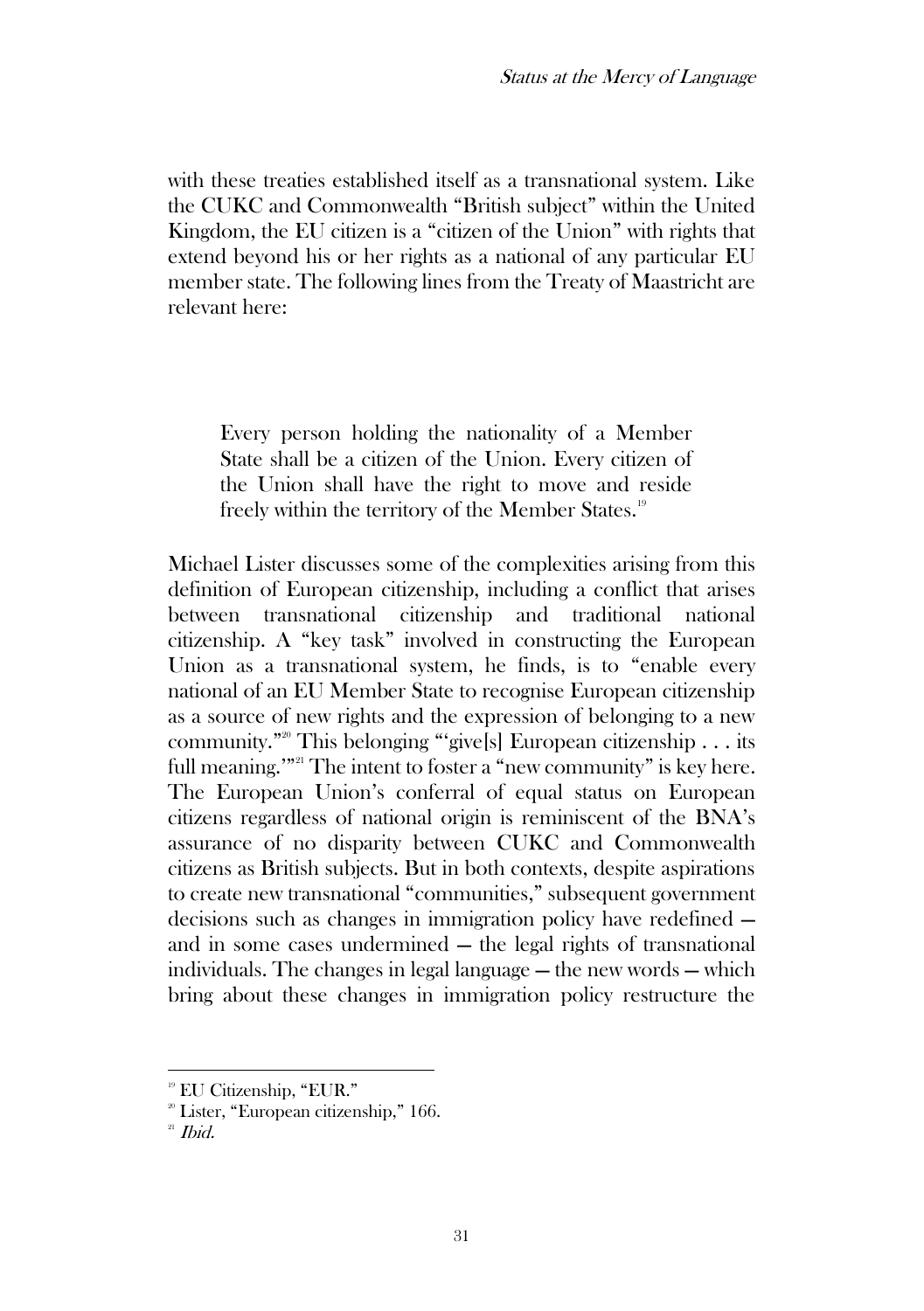power relations between non-transnational and transnational citizens, leading to reoccurring crises of transnationalism.

## "Patriality": Transnationalism Revoked through the Commonwealth Immigrants Act (1962) and Immigration Act  $(1971)^{22}$

The first instance of such a reoccurring crisis following the BNA emerges through changes UK immigration policy in the 1960s and 1970s. These changes overhauled the rights of transnational British subjects. The Commonwealth Immigrants Act of 1962 subjected all CUKC and commonwealth citizens to immigration control, permitting only those in possession of government-issued employment vouchers entry to the UK. This was a drastic change to the legal status of those British subjects, including those who arrived aboard the Empire Windrush, who had settled in the UK following the BNA. The UK government gave a new and all-encompassing "leave to remain" status to former colonial British subjects living in the UK. This meant that the necessary documentation was not given to these subjects, nor deemed necessary to provide to authorities until this flaw in transnational documentation was revealed in the 2018 Windrush Scandal. Ironically, this denial of documentation meant that people with "leave to remain" status could not "leave" nor legally "remain" in the UK upon the introduction of the hostile environment policy. As a result, they became the wrongful targets of immigration law enforcement authorities.

The language of the Commonwealth Immigrants Act 1962 cements a hierarchy privileging non-transnational subjects over transnational subjects. One of the provisions of this act is "to amend the qualifications required of Commonwealth citizens applying for citizenship under the British Nationality Act, 1948." <sup>23</sup> The provision to amend citizenship "qualifications" — in practice, to make them more stringent — signals a drastic immigration policy shift away from the intentions of the BNA, which gave assured the free movement of CUKC and Commonwealth citizens to and from the United Kingdom. In that the Commonwealth Immigrants Act obligated these citizens to quality for British citizenship on the basis of

 $2<sup>2</sup>$  Patriality is a right granted to reside in the United Kingdom without facing the constraints of immigration policy.

<sup>&</sup>lt;sup>23</sup> "Commonwealth Immigrants Act 1962," 178.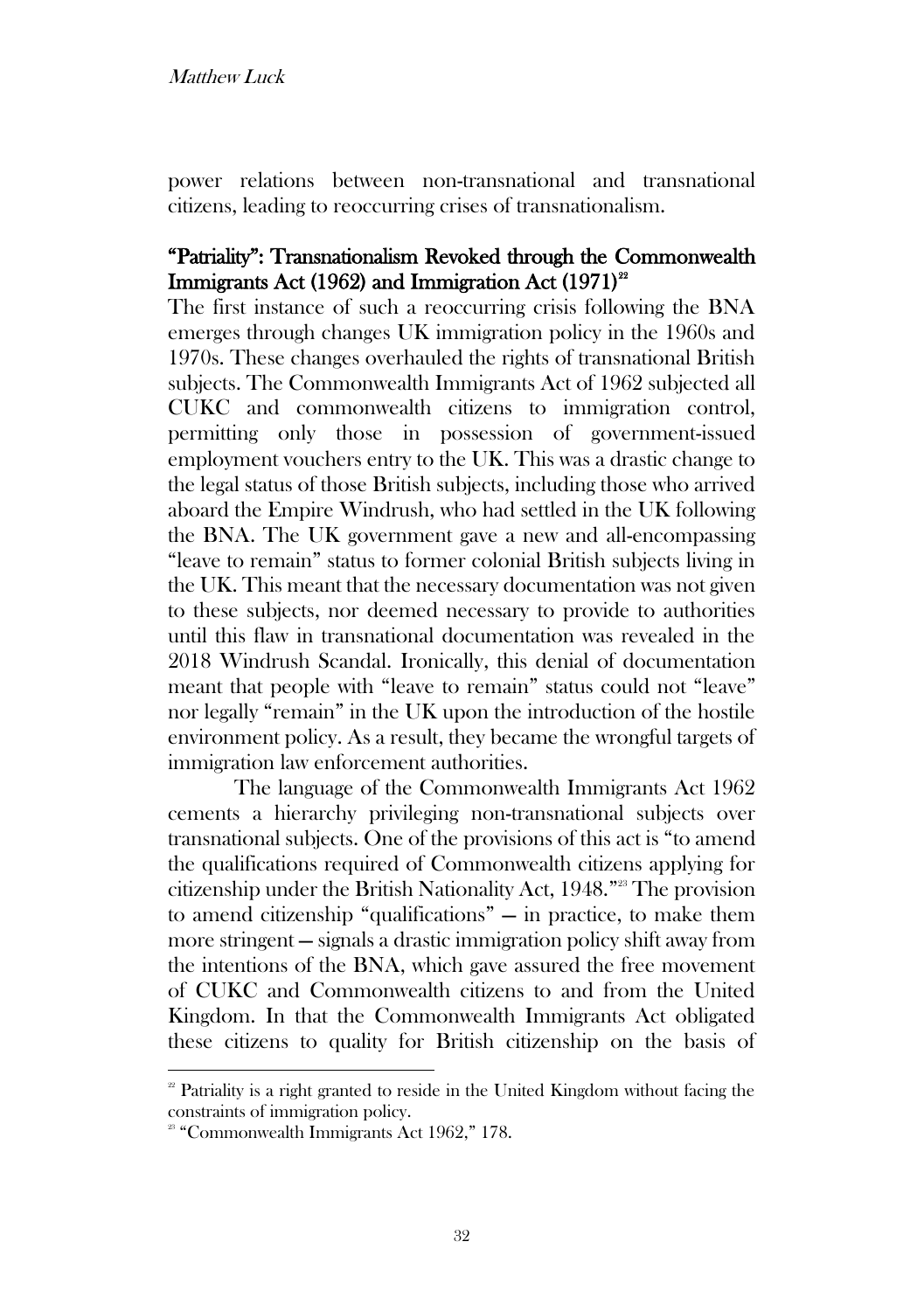employment prospects in the UK, the 1962 act reflects changing power relations between non-transnationals and transnationals. Critics such as David Olusoga and Denise Noble read the Commonwealth Immigrants Act as thinly veiled racial discrimination. British subjects from Caribbean countries who were on equal footing as British citizens from United Kingdom according to legislation enacted just over a decade prior were suddenly determined to be legally inferior than those citizens from the United Kingdom. Noble states that "what the 1962 act clearly does is draw a line and says you may have been British subjects — British colonial subjects — prior to 1962, but now you are not anymore." $24$  The term "Commonwealth citizen," which after 1962 encompasses those formerly of British subject status, creates a hierarchy in which prospective Caribbean immigrants to the UK are considered "unskilled workers" and those Caribbean immigrants already settled in the UK under the provisions of the BNA begin to receive scrutiny over their immigration status.

In order for a "Commonwealth citizen" to immigrate to the UK, the act requires that the prospective immigrant possesses a "voucher" issued "by or on behalf of the Minister of Labour or the Ministry of Labour."<sup>25</sup> The voucher system allowed for government to discriminate against Caribbean migrants on the basis of race without seeming blatantly to do so. The discriminatory quality of the Ministry of Labour's immigration application system was couched in legislative language according to which the only criterion for making immigration decisions was suitability for employment. $26$ Rather strikingly, Rab Butler — Home Secretary at the time the Commonwealth Immigration Act was being written–acknowledges the discriminatory quality of an employment-based immigration system in a letter to cabinet colleagues:

We must recognise that, although the scheme purports to relate solely to employment and to be nondiscriminatory, its aim is primarily social and its

<sup>&</sup>lt;sup>24</sup> "The Unwanted: The Secret Windrush Files,"  $00:41:30 - 00:41:46$ .

<sup>&</sup>lt;sup>25</sup> "Commonwealth Immigrants Act 1962," 179.

 $26$  *Ibid.*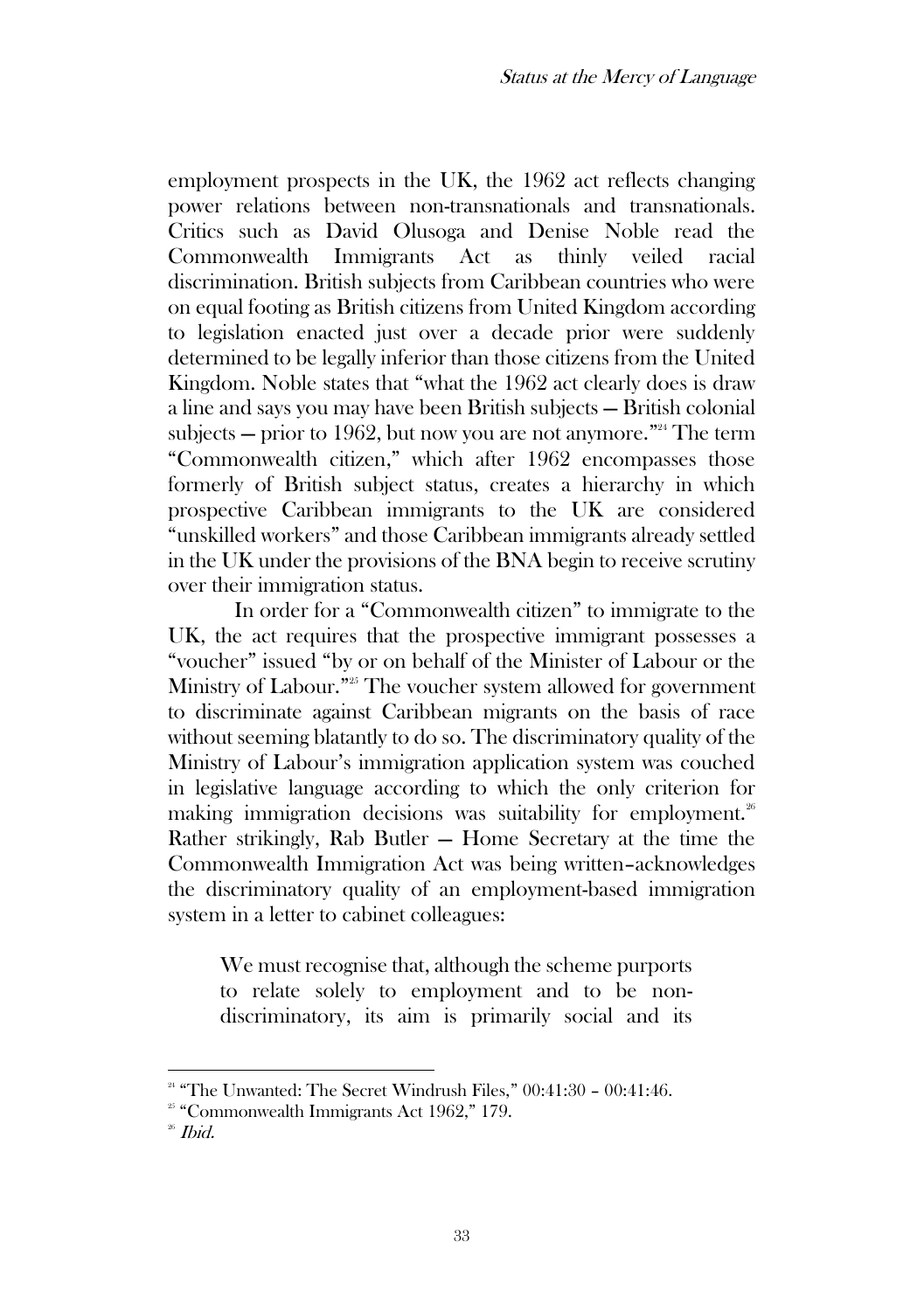restrictive effect is intended to, and would in fact, operate on coloured people almost exclusively.<sup>27</sup>

The Commonwealth Immigration Act, he writes elsewhere, "would represent a departure from the long-standing freedom of all British subjects to enter and stay in the United Kingdom."<sup>28</sup> The ongoing Windrush scandal has shown the consequences of this discriminatory law and the similarly discriminatory laws that came in its wake. One such subsequent law was the Immigration Act 1971, which followed up on both the 1962 act and another in 1968. The Immigration Act 1971 increased restrictions on immigration to UK, taking aim at the BNA's expansive definition of "Britishness." But the act also permitted immigrants already settled in the UK to remain in the country indefinitely. This came with a catch, however: the act did not define any mechanism to provide legal immigrants with documentation of their legal residency. Moreover, in the BBC documentary "The Unwanted: The Secret Windrush Files," Olusoga identifies the "catastrophic consequences" of the particular language choice in the Immigration Act 1971 and the power imbalance it establishes between the citizen and the state. He discusses in particular the impact of the language choices at section 3, paragraph 8. The Act states that "when any question arises under this Act whether or not a person is patrial, or is entitled to any exemption under this Act, it shall lie on the person asserting it to prove that he is." <sup>29</sup> According to Olusoga, "these words would come back to haunt the children of the Windrush."<sup>30</sup> As a consequence of the Immigration Act 1971, "anyone without the proper documentation was denied accommodation, employment or treatment and was reported to the Home Office. Now deemed to be illegal immigrants, they were at risk of deportation." <sup>31</sup> This act and others created great hardships for the Windrush generation, a minority community in which many do not possess nor have means to acquire proof of legal residency status in the UK sufficient to

<sup>27</sup> "Cabinet Memorandum. Commonwealth Migrants Memorandum," 47.

 $^{28}$  Id., 46.

 $2^{\circ}$  Legislation.gov.uk, "Immigration Act 1971."

<sup>&</sup>lt;sup>30</sup> "The Unwanted: The Secret Windrush Files," 00:46:53 - 00:47:00.

 $^{31}$  *Id.*, 00:50:56 - 00:51:11.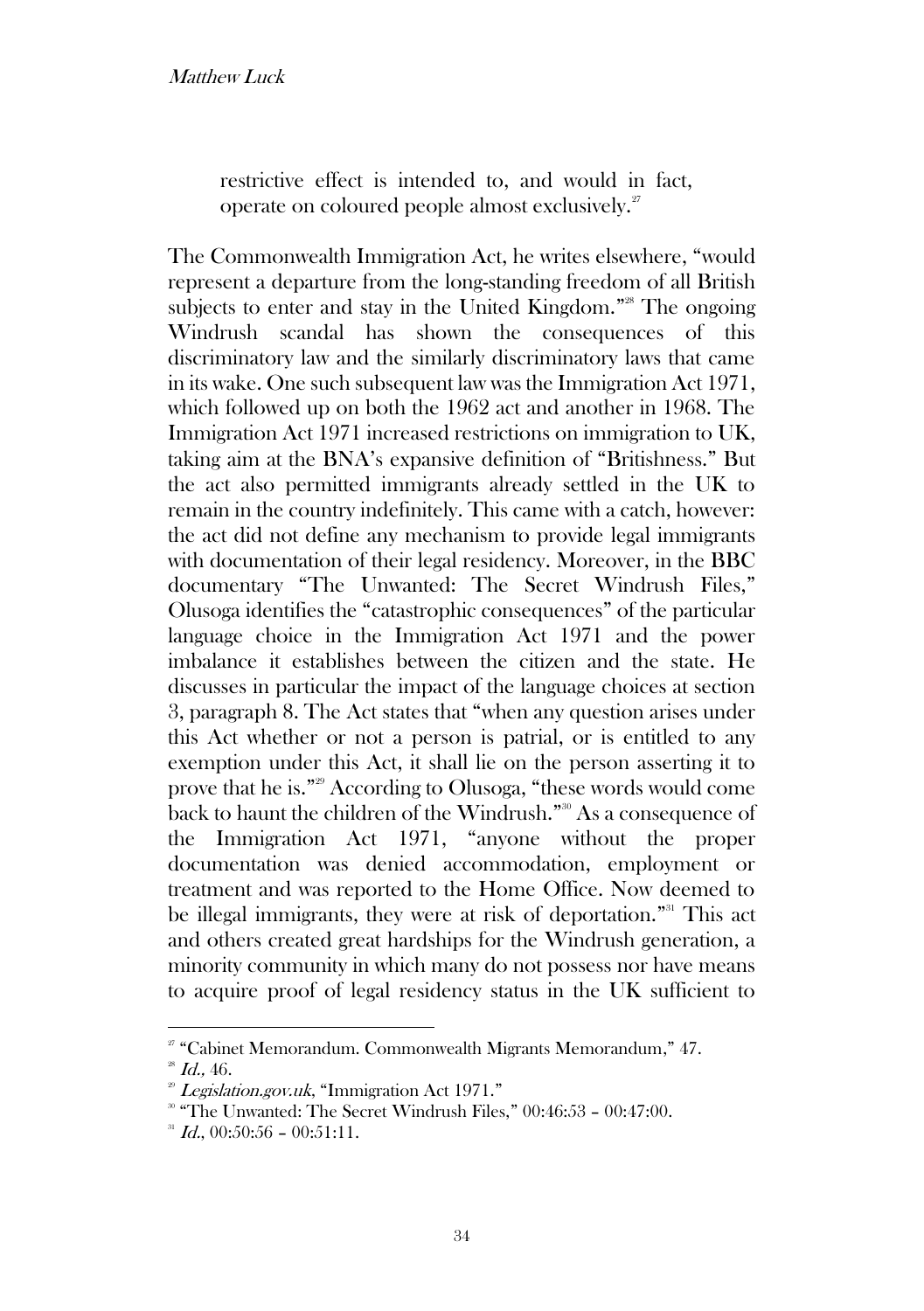satisfy the increasingly stringent demands of successive immigration acts. The disappearance of the term "British subject" in the post-1948 UK policy language has eroded the standing of such people, who increasingly find they lack legal place within UK society.

The dispassionate language of the UK's post-1948 immigration legislation — which categorizes citizens on the basis of "qualifications" such as employability — functions as a pretext for discrimination against transnational citizens on the basis of race, ethnicity, and nationality. Words create legal differentiations between different groups formerly granted equal standing on the basis of mutual transnational citizenship rights.

In a 1952 memorandum by the UK postmaster general, we can see these legal differentiations begin to crop up in discourse at the highest levels of government. Responding to a query from Prime Minister Winston Churchill about the racial demographics of Post Office employees, the postmaster general replies that "this is not purely a post office question at all. It raises the whole issue of whether coloured subjects of the commonwealth and Empire should be admitted to the country from now on." But beyond merely speculating about immigration policy, the postmaster general asks "whether those who are already here should be discharged not only by the Post Office, but by the rest of the Civil Service, other nationalised industries and, indeed, if we are to be logical, by private industry also." <sup>32</sup> The candidness is striking: a cabinet minister muses about wielding the state legal apparatus explicitly for the purpose of forcing settled British subjects out of work. The postmaster general recognizes the practical difficulty of such an act, but raises its possibility to Churchill anyway. Though the series of increasingly restrictive immigration and nationality acts that would come about beginning in 1962 did not go so far as to disenfranchise Caribbean immigrants in the UK from their right to work, they were informed by the same discriminatory intent that motivates the postmaster general's proposal.

Caribbean migrants in the UK make for vulnerable group that can be targeted on the basis of race. Lacking the legal documentation to prove their status after the term "British subject"

<sup>&</sup>lt;sup>32</sup> "The Unwanted: The Secret Windrush Files," 00:27:33 - 00:27:48.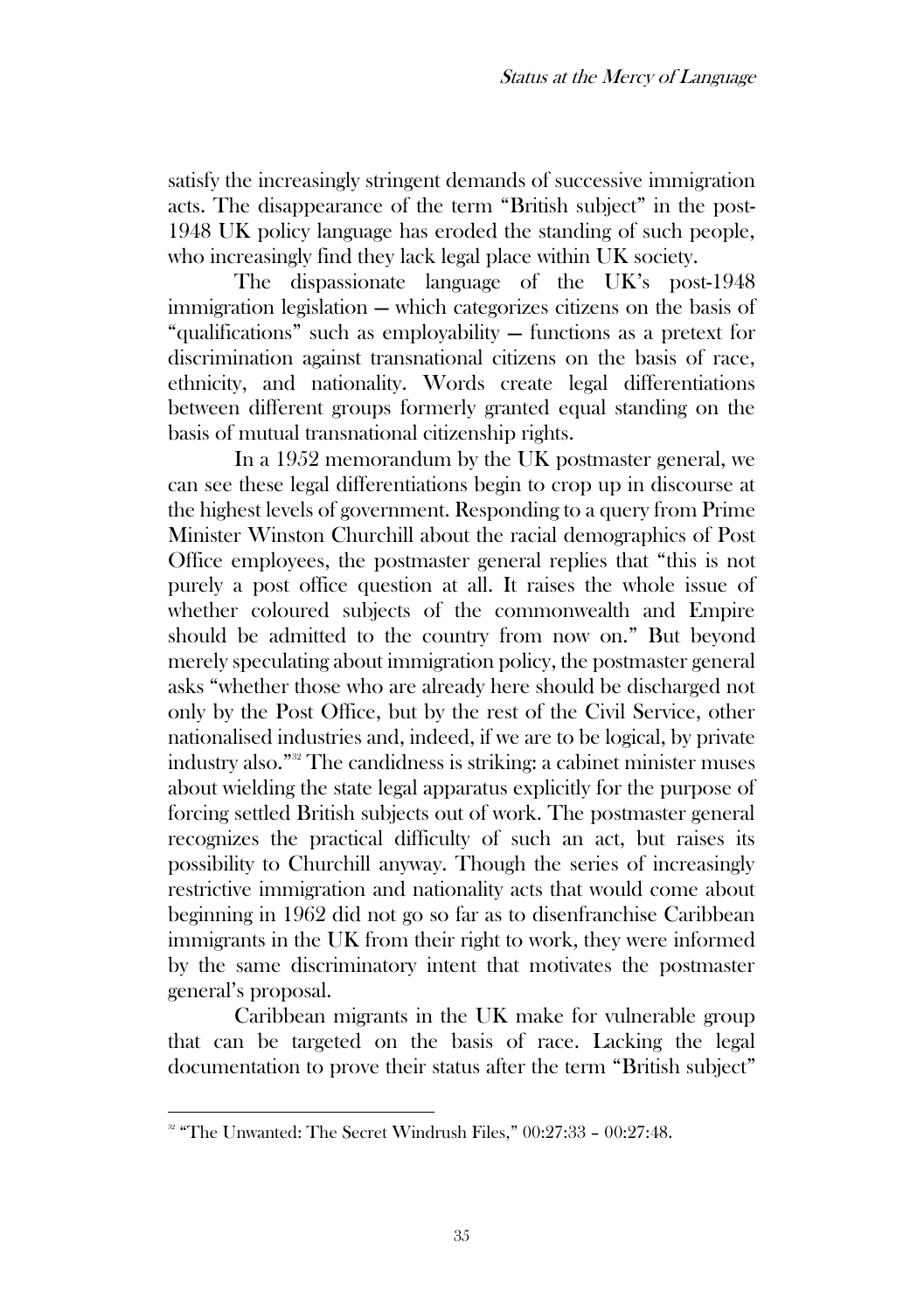ceased to have a legal function in the UK, race would continue to be used as the basis to determine who had to prove their right to live, work, and receive healthcare.

## The Status Change of European Citizens: Withdrawal Agreement (2020) and EU Settlement Scheme

Certain European citizens who settled in the United Kingdom between the years between 2004 and 2007 also experienced discrimination on the basis of their transnational status. Deanna Demetriou describes the creation of a transnational-national distinction which served the purpose of discrimination:

It was then on October 24, 2006 that Home Secretary John Reid announced the government would be placing restrictions on Romanian and Bulgarian rights to work in the UK. It can be argued that this decision automatically imposed a sense of difference between the 'A10' and the 'A2' accession countries, seemingly legitimizing much of the contentious discourse directed towards  $'A2'$  nationals.<sup>33</sup>

The 'A2' descriptor appearing in the legal text outlining the government's policy change functions to define Bulgarian and Romanian nationals as separate from "European citizens." <sup>34</sup> This is strikingly similar to the distinction which the 1962 immigration act makes between British and non-British Commonwealth citizens. Legislation which aims to divide groups on the basis of race, ethnicity, or nationality without explicitly naming those groups on these bases can be called obscured discrimination. Like overt discrimination, it creates a difference between the figure of the soimagined "native citizen" and those others who cannot assume this position.

<sup>&</sup>lt;sup>33</sup> Demetriou, "Welfare restrictions," 381.

<sup>&</sup>lt;sup>34</sup> "A10" countries refer to those which joined the European Union in 2004: Cyprus, the Czech Republic, Estonia, Hungary, Latvia, Lithuania, Malta, Poland, Slovakia and Slovenia. "A2" countries refer to those which joined in 2007: Bulgaria and Romania.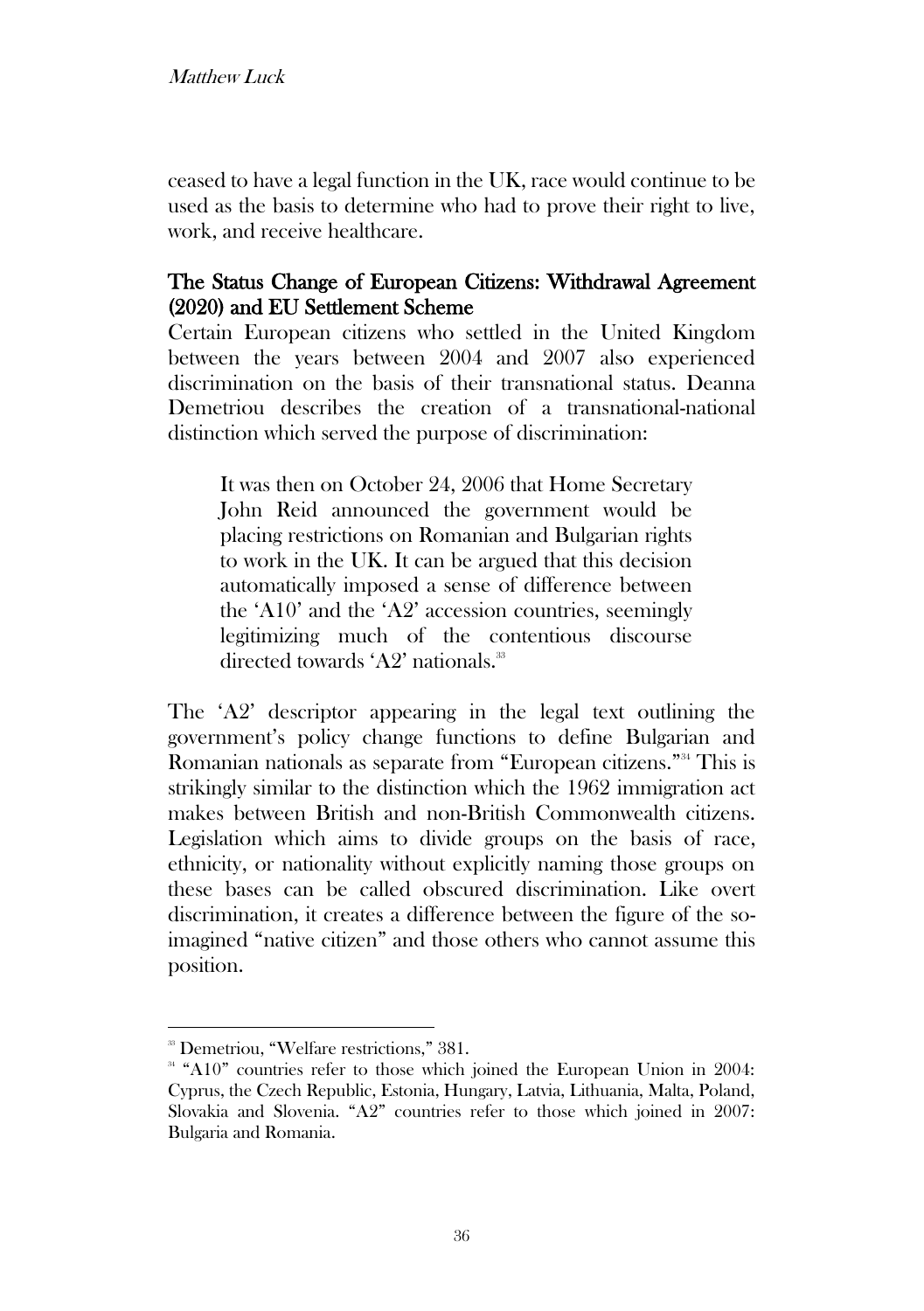The UK's exit from the European Union has led to another flaring-up of the reoccurring crisis of transnationalism. The Withdrawal Agreement 2019 altered the status of transnationals in both the UK and European Union nations. Many rights will change with this status change and many additional requirements will fall on EU citizens who have lived in the UK for decades under assured circumstances and UK citizens who likewise have lived in the EU. Indeed, Article 18 of the Withdrawal Agreement provides that the host state can require an individual to apply for new residency documentation:

The host State may require Union citizens or United Kingdom nationals, their respective family members and other persons, who reside in its territory in accordance with the conditions set out in this Title, to apply for a new residence status which confers the rights under this Title and a document evidencing such status which may be in a digital form.<sup>35</sup>

Because in such circumstances it is the individual who is obliged to apply for this documentation rather than the state that is obliged to provide it, the burden of to prove right of residency falls — as for the Windrush generation — on the individual. The Withdrawal Agreement 2019 places no burden on the state of proving that any particular individual is not a legal resident. Withdrawal Agreement 2019 may attempt to play down the changes for which it provides in transnational citizenship status, but these changes are undoubtedly consequential: transnational citizens after Brexit must now adhere to the requirements of nations rather than the transnational system that provided them with the rights to live and work across nations.

The "digital form" of documentation to which Article 18 alludes is especially relevant to problems of transnational citizenship, provoking the question of who "owns" an individual's legal status. The UK government website for Settled Status notes that "you can view your status or prove it to someone else online.

<sup>&</sup>lt;sup>35</sup> "Withdrawal Agreement."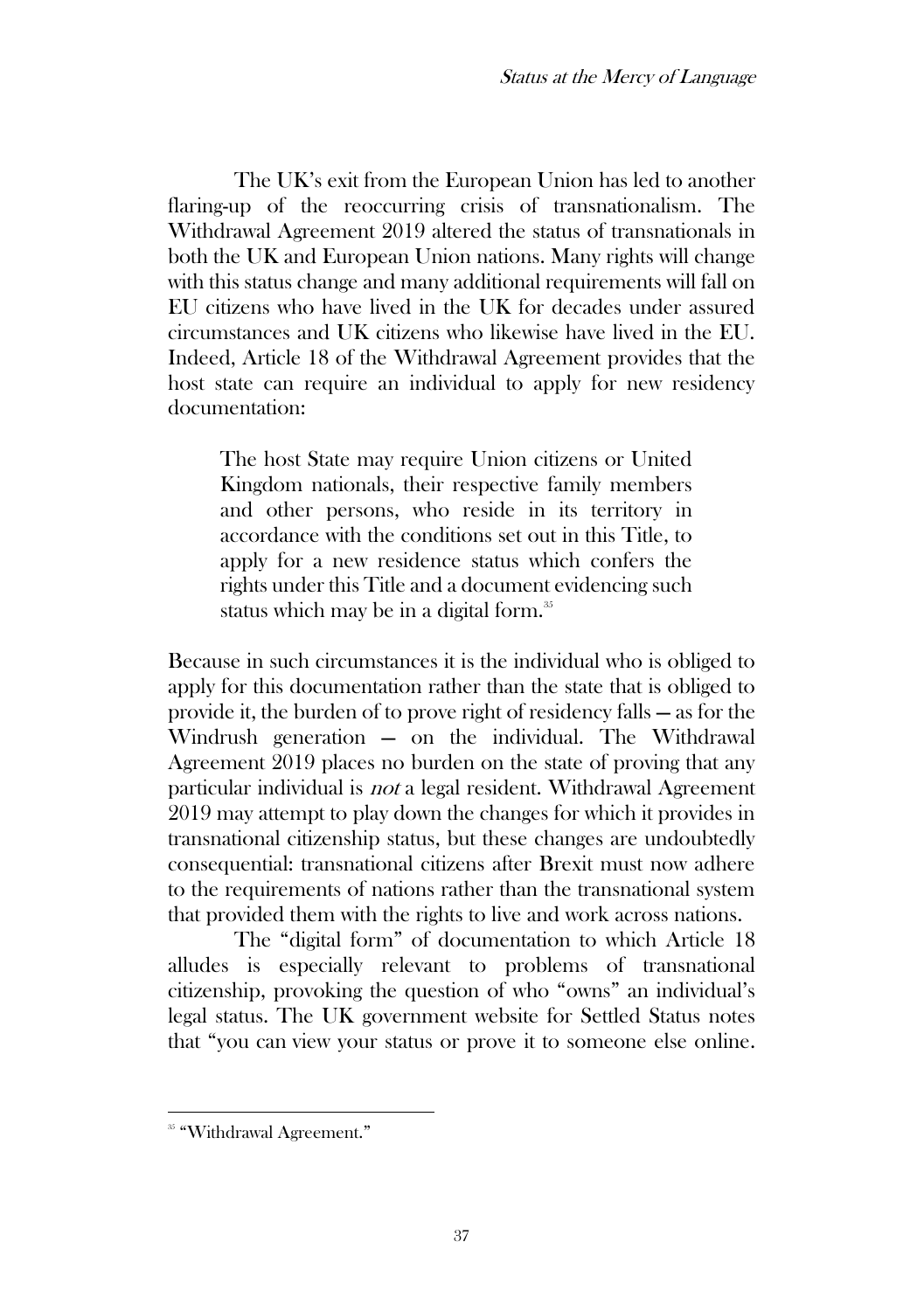You will not usually get a physical document."<sup>36</sup> The very fact that instructions are required to convey to an individual how to view an online version of their status document shows the extent of governmental control over residency status. Remarks on the application website such as ""you cannot use the [application success] letter itself to prove your status" imply an official desire to preclude European citizens in the UK from ever physically possessing their status.<sup>37</sup>

In the same way that digital identity documentation prevents transnationals from ownership of their residency status, transnationals were unable to vote in the UK's EU referendum, and as such they lacked "ownership" of their future. Some have argued that this disenfranchisement is a violation of human rights.<sup>38</sup> Transnationals lost control over their lives as immigration policy changes and new documentation requirements were thrust upon them. All the while, a governmental website holds their legal rights in a code accessible "only online." It is ironic that this legal residency verification system is exclusively digital considering that the application process for settled status requires physical proof of identity and proof of continuous residence. This reliance on digital rather than physical proof is destined for failure and abuse.

In addition to all of these conditions for receiving documentation of legal residency in the UK, there is a condition relating to time: "If you're an EU, EEA or Swiss citizen, you and your family can apply to the EU Settlement Scheme to continue living in the UK after 30 June 2021." <sup>39</sup> Is the UK's imposition of this deadline simply a bureaucratic formality, or does it mark the precise moment in time when the transnational's right to live in the UK comes into danger?

Following Brexit, the transnational European citizen living in the UK must abide a change in legal status and an unfavorable requirement to "prove" his or her life in the country. The alternative is the undocumented status and precarity of the Windrush generation. Madeleine Sumption, Director of the Migration

<sup>&</sup>lt;sup>36</sup> GOV.UK, "Apply to the EU Settlement Scheme."

<sup>&</sup>lt;sup>37</sup> "Apply to the EU Settlement Scheme."

<sup>&</sup>lt;sup>38</sup> Low, "In Some Respects."

<sup>39</sup> "EU settlement scheme."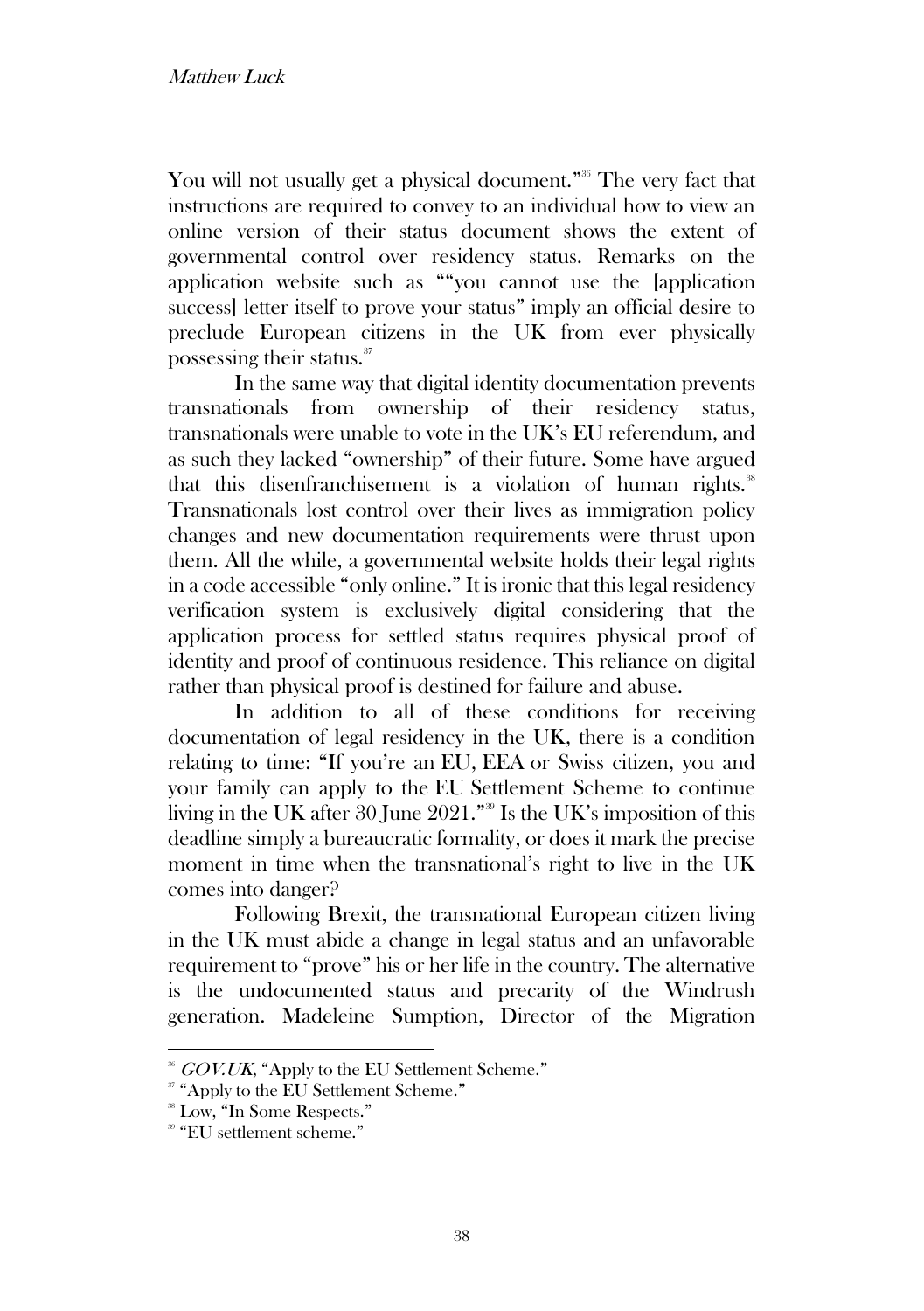Observatory at Oxford University, states in an Institute for Government panel discussion on European citizens' rights after Brexit that "the basic issue is that we have no idea how many people are eligible" for settled status.<sup>40</sup> The UK government's uncertainty as to the number of people eligible to receive settled status — coupled with the legal necessity of applying for this status before a government-determined deadline — creates a hostile situation for vulnerable groups. In a report on The Migration Observatory recognizes that vulnerable groups are liable to miss this deadline or lack the proof required of them:

securing settled status will be more difficult for certain groups of people, whether because they lack awareness of the process or the need to apply, are vulnerable for different reasons (such as abuse or exploitation), have difficulty navigating the application system, or cannot provide evidence of time spent in the UK.<sup>41</sup>

The Migration Observatory report goes on to elaborate that factors such as "language barriers," "age or disability," and computer illiteracy will make it especially challenging for these groups to navigate an online residency documentation system. These factors should remind us of a major issue making "settled status" reminiscent of the Windrush generation's legal documentation obligations in the UK: namely that authorities failed to inform this group of the sudden need to prove their British legal residency status following the introduction of the Hostile environment policy in 2012. In spite of the UK government's attempts to reach all European citizens in the UK through marketing campaigns, it will once again be those with limited resources and of a lower social class who will not be made aware of how the language contained within new immigration legislation has so drastically altered their status.

Former Minister of State for Immigration Minister Caroline Nokes comments at the Institute for Government panel on the relation between statecraft and language:

<sup>40</sup> "Settled Status? Citizens' Rights after Brexit." 00:13:51 – 00:13:55.

<sup>&</sup>lt;sup>41</sup> Migration Observatory, "Unsettled Status?," Para.4.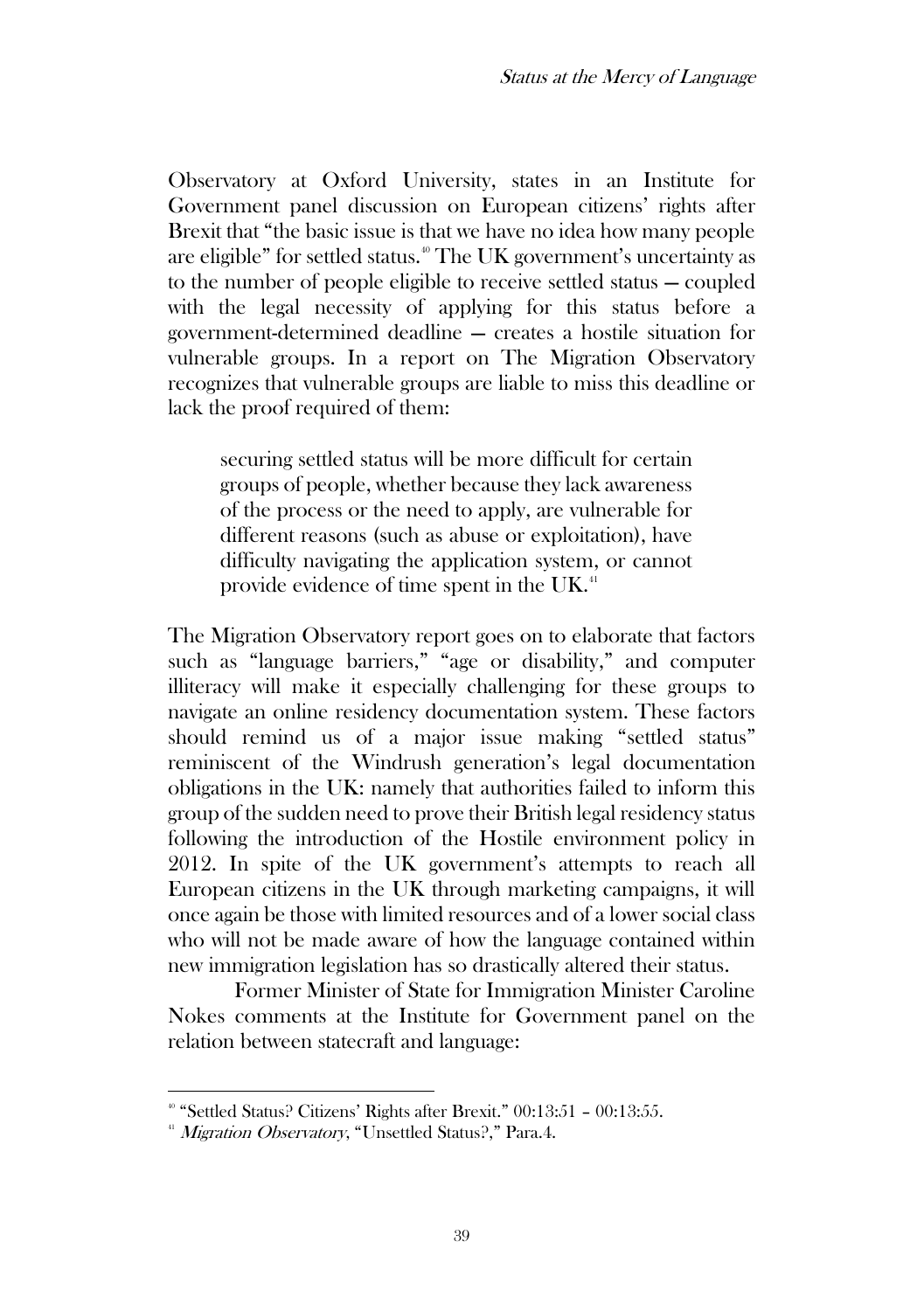You do not spend a single day as immigration minister without thinking extremely carefully about every single word you are going to say and not only the words you are going to say but the tone you will say them. $42$ 

Aware of language's political consequentiality, Nokes goes on to argue that the "settled status" documentation system is necessary in order to avoid the issues of a declaratory system, as was implemented with the automatic granting of the 'leave to remain' to citizens who settled under the BNA. This is an attempt to avoid the pitfalls of previous government legislation, which resulted in the catastrophic consequences for the Windrush generation and their children. However, the fact remains that while European citizens are not deemed illegal immigrants, their altered status is named deliberately and a distinction is created in doing so that perpetuates or creates terms which distinguish between citizens in the UK. Nokes may criticize the use of the term "illegal immigrant" because of the connotations surrounding it. Yet, "Settled Status" is a newly created term for 'European citizens' that is not safe from the same negative connotations. Distinctions between groups are given form in terms such as these, and attitudes toward the labeled group will naturally develop once the term has left the pages of legislation and enters into public discourse.

In the weeks and months leading up to the 30 June 2021 deadline for applying for settled status, media reports have increasingly reflected changing attitudes in the UK toward European citizens. In a 2021 Daily Mail article, Katie Feehan contrasts the number of European citizens predicted to be living in the UK and the number who have applied for settled status: "In total, 4.6 million people have been granted the right to remain in the UK after Brexit by way of the Government's EU Settlement Scheme. This is higher than the estimated 3.1 million EU citizens in the UK before Brexit, according to the  $\emph{Times."}^{\text{\tiny(3)}}$  The fact that Feehan does not specifically identify the "4.6 million people [who] have been granted the right to

<sup>42</sup> "Settled Status? Citizens' rights after Brexit," 01:04:32 – 01:04:47.

<sup>&</sup>lt;sup>43</sup> Feehan, "Number of EU Citizens," para.2-3.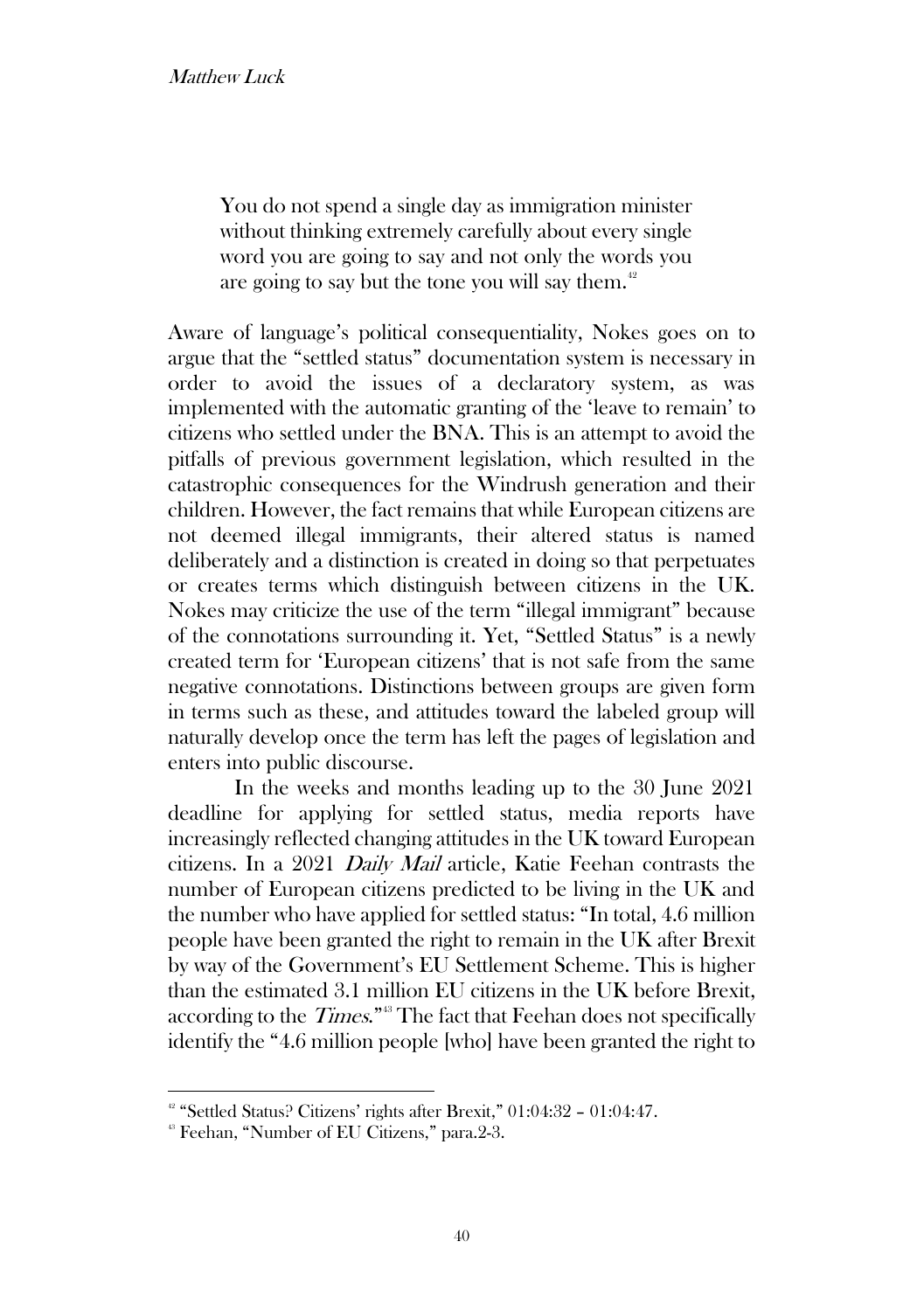remain" as "EU citizens," but does use that designation to refer to the 3.1 million estimated to live in the UK before Brexit by the Times' implies a belief that those receiving status under the settlement scheme are not the same EU citizens who have been living and working in the UK for many decades. This is a worrying characterization of European citizens, showing clearly how a change in the language that identifies a group can result in an alteration in the media and public perception of that group. While Feehan's article does eventually note inconsistencies in the government's data on EU citizens living in the UK, the headline of the article misleadingly implies that settled status holders have taken advantage of the Brexit transition process, in turn casting suspicions on all European citizens living in the UK: "Number of EU citizens living in UK is now HIGHER than before Brexit." 44

Regardless of the Home Office's actions to prevent a post-Brexit recurrence of the crisis which the declaratory system coupled with the Immigration Act 2014 created for the Windrush generation, Madeleine Sumption argues the crisis that will emerge for vulnerable transnationals once again:

The thing that is likely to create discrimination is the fact that British citizens aren't in the database, and so you have to have a different way of checking. British citizens will only be able to use the physical document. So you're always gonna have with employers and landlords and so forth a dual system where some people get to use the physical document and some people don't. I think that's where the concern about discrimination come in.<sup>45</sup>

The system which collates the status of European Citizens will naturally be discriminatory because British citizens are not in the system. Brexit's removal of the nation from a transnational system undoubtedly will lead to a reoccurrence of the crisis of status endured by the Windrush generation. The BNA and European

<sup>44</sup> Feehan.

 $45$  "Settled Status? Citizens' rights after Brexit," 01:14:15 - 01:14:35.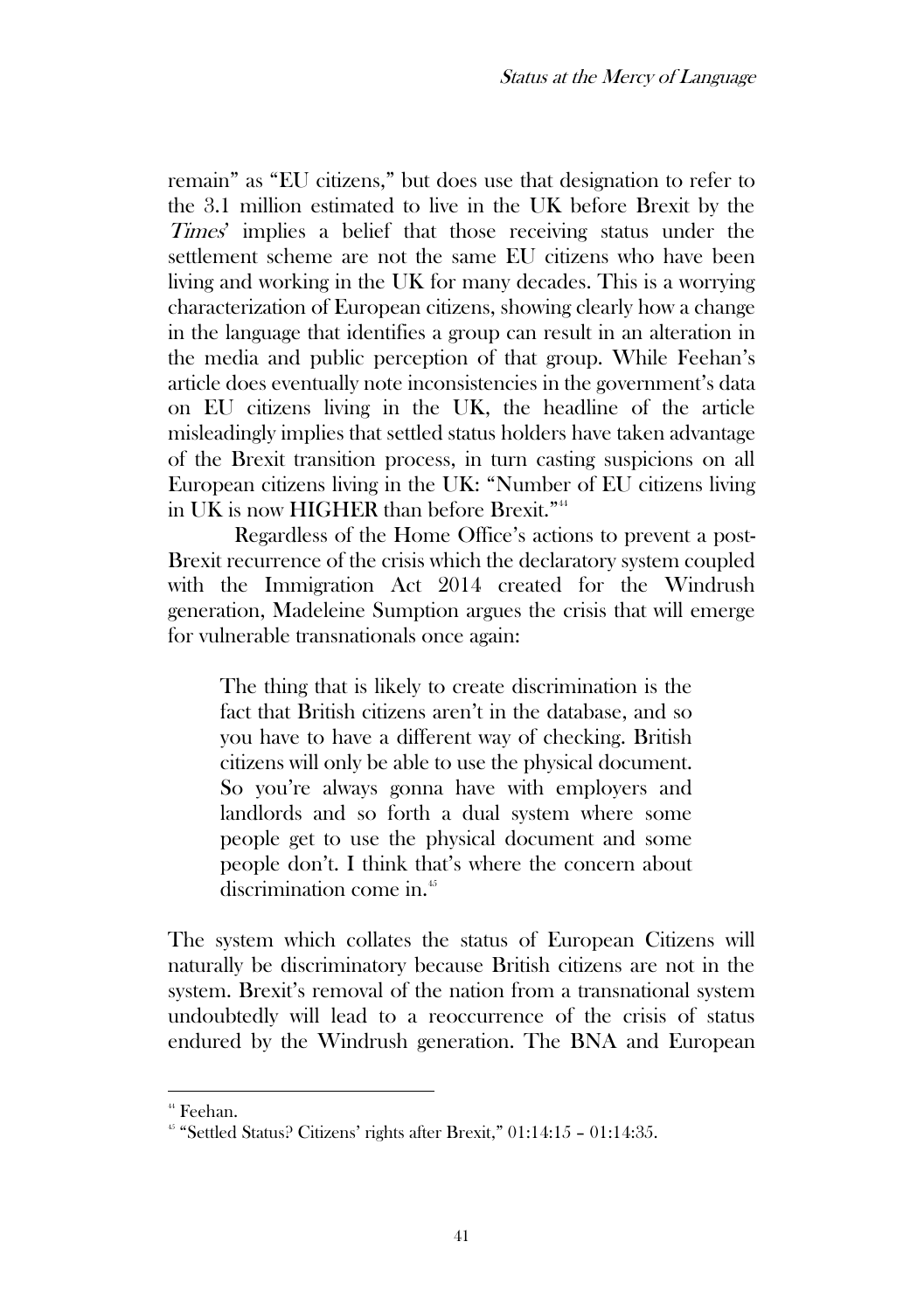Union citizenship were systems intended to grant transnational populations equal status, but in the UK both faltered, morphing into systems for differentiating people who were previously seen by the law as equivalent. Organizations such as the3million have campaigned to mitigate the potential issues facing vulnerable European citizens living in the UK after Brexit. Their efforts have already seen the filing fee for settled status applications removed. But beyond the filing fee, they have identified further issues with the digital registration system and the Home Office's ownership of the physical documentation of European citizens' status: "we are now seeing increasing examples of where the lack of physical proof is failing people, unable for example to open a bank account because many providers demand a physical document." <sup>46</sup> Indeed, the distinctions made in the language of the Withdrawal Agreement and Settled Status system between national citizens and transitional citizens will only increasingly lead to discrimination against European residents in the UK in their everyday lives.

# **Conclusion**

British journalists and groups such as *the3million* and the Migration Observatory have identified a reoccurring crisis for vulnerable transnational groups since 1948. They point to the myriad ways in which immigrants to the UK under the BNA and the Treaty of Maastricht have seen their legal statuses change after changes in the law. When such changes invalidate transnational citizenship, transnational individuals face many subsequent legal issues.

Indeed, the Windrush scandal and the uncertain status of EU citizens in the UK from disadvantaged circumstances post-Brexit illustrate that the changing status of transnationals brought about by changes in legal language is an acute crisis experienced repeatedly by the most vulnerable.

The observation made by the EHRC that I cite in my introduction — namely their criticism of the UK for lack of equality legislation — demonstrates the dynamic I have addressed throughout this article. While the terms "British subject" and "European citizen" were designed to apply to all those within their respective

<sup>46</sup> "#DeniedMyBackup Is Discriminatory," para.8.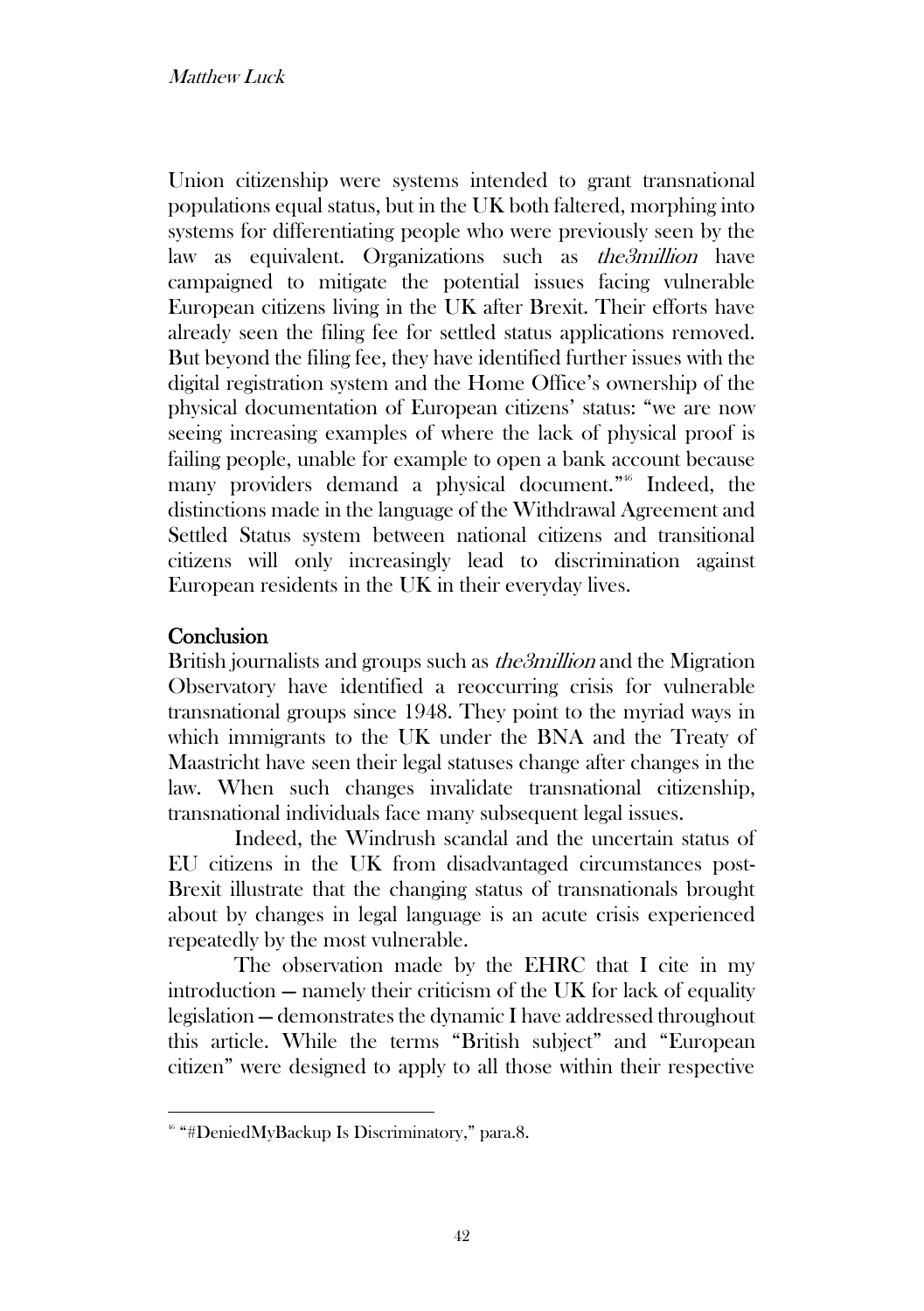transnational systems and therefore implement equality, the EHRC's report shows how government legislation in 2012 sowed division and denied equality to vulnerable groups such as the Windrush generation. The 2012 "hostile environment" policy sought to reduce immigration figures and in doing so ignored the nuanced status of transnational citizens. The change in government sentiment and the consequential change in legislation meant that these one-time "British subjects" were now broadly seen as "illegal immigrants." <sup>47</sup> When changing policy language places a burden on the individual to prove his or her right of residency, naturally those with limited means of access to such proof will be the most vulnerable to the policy change. This article is of academic relevance in a field of research that has noted parallels between the Windrush Scandal and Brexit, and as in as in Deanna Demetriou's "Welfare restrictions and 'benefit tourists': Representations and evaluations of EU migrants in the UK," used critical discourse analysis as a tool with which to deconstruct the intent and formulation of terms that are placed on non-native UK citizens."

The changing status of transnationals in the UK is a crisis which originates in political actions and has a tremendous effect on individuals on a personal level, as callous legislative changes bear on the lives of vulnerable individuals, families, and communities. One could argue that transnationalism and a citizenship that crosses national boundaries is in itself a marker of difference, and that migration and settlement in a new country will always define the immigrant as distinct from a native-born citizen. However, the drastic and consequential changes to immigration and nationality law throughout the UK's recent history are evidence that the UK is a country deeply uncertain of which groups of people compose its national identity. The last century has seen this former imperial power open up through transnational connections to the colonies, commonwealth, and EU by way of broad and inclusive immigration legislation. Now that many of these doors have closed, a crisis remains for those transnationals who have found a home in the UK. I have no doubt that the UK will re-engage in transnational systems in the future, but lessons from the current period must be learned.

<sup>47</sup> Gentlemen, "Home Office Broke Equalities Law."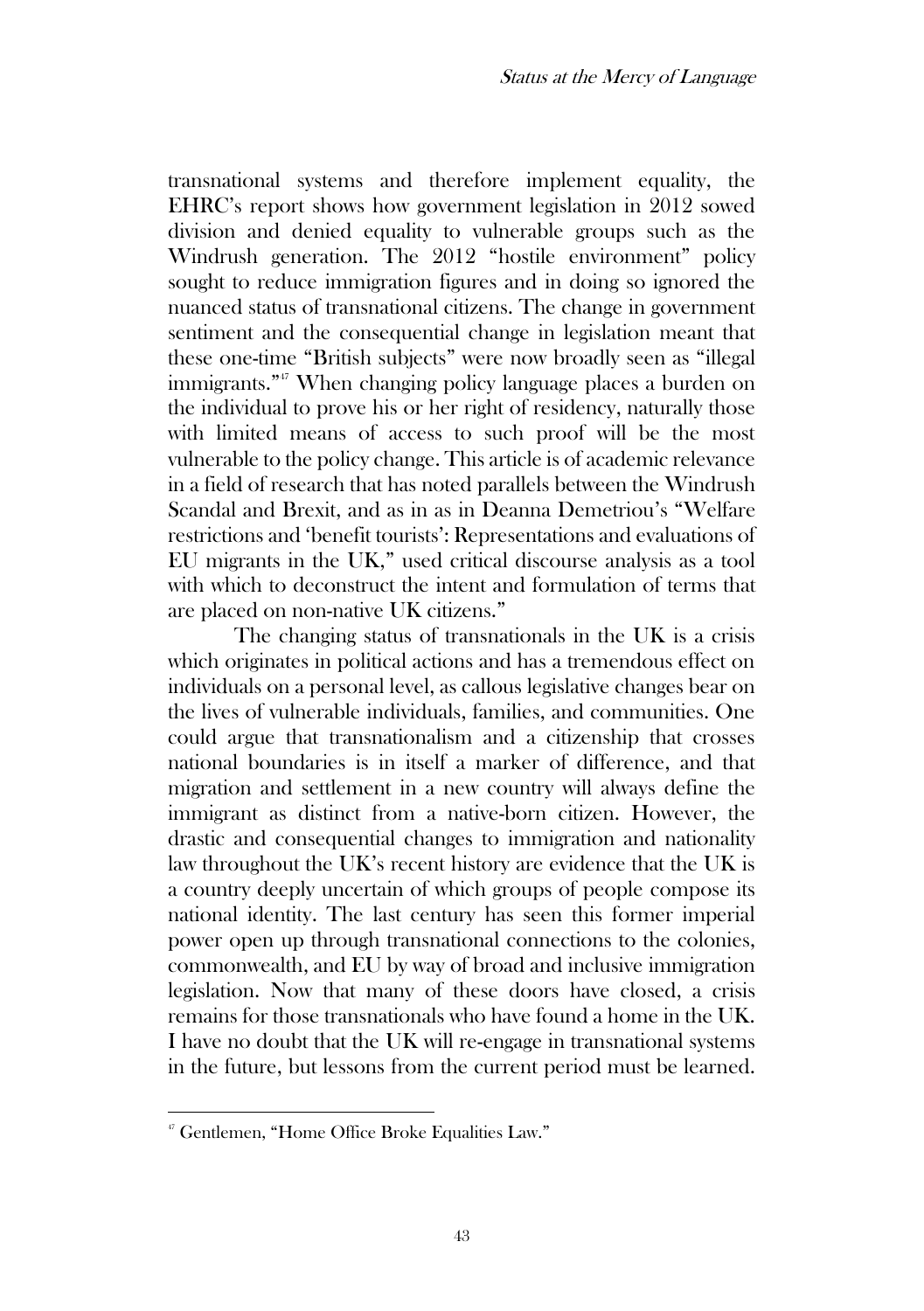The political actions of nations should not lose sight of the unseen people whose status is at the mercy of language.

#### **Bibliography**

- British Pathe. "Pathe Reporter Meets 1948." Video, 2:49. 24 June 1948. Accessed 14 March 2021, https://www.britishpathe.com/video/pathereporter-meetsreporter-meets.
- Commonwealth Immigrants Act, 1962 10 and 11 Eliz. 2. Ch. 21 "Arrangement of Sections." The International Migration Digest 1, no. 2 (1964): 177-99. Accessed March 28, 2021. doi:10.2307/300289.
- CrowdJustice. "#DeniedMyBackup Is Discriminatory Challenge the Government Today." Accessed 15 March 2021, www.crowdjustice.com/case/deniedmybackup-discriminatory-eucitizensbrexit/.
- Cummings, Ronald. "Ain't No Black in the (Brexit) Union Jack? Race and Empire in the Era of Brexit and the Windrush Scandal." Journal of Postcolonial Writing 56, no. 5 (2020): 593-606.
- Demetriou, Deanna. "Welfare restrictions and 'benefit tourists': Representations and evaluations of EU migrants in the UK." Communications 43, no. 3 (2018): 379-401. [https://doi-org.ezproxy.leidenuniv.nl/10.1515/commun-](https://doi-org.ezproxy.leidenuniv.nl/10.1515/commun-2018-0015)[2018-0015.](https://doi-org.ezproxy.leidenuniv.nl/10.1515/commun-2018-0015)
- Dines, Nick, Nicola Montagna, and Elena Vacchelli. "Beyond Crisis Talk: Interrogating Migration and Crises in Europe." Sociology 52, no. 3 (June 2018): 439–47. https://doi.org/10.1177/0038038518767372.
- EUR. "Agreement on the withdrawal of the United Kingdom of Great Britain and Northern Ireland from the European Union and the European Atomic Energy Community." Accessed 15 March 2021, [https://eurhttps://eur](https://eur-lex.europa.eu/legal-content/EN/TXT/?qid=1580206007232&uri=CELEX%3A12019W%2FTXT%2802%29)[lex.europa.eu/legal-](https://eur-lex.europa.eu/legal-content/EN/TXT/?qid=1580206007232&uri=CELEX%3A12019W%2FTXT%2802%29)

[content/EN/TXT/?qid=1580206007232&uri=CELEX%3A12019W%2FTX](https://eur-lex.europa.eu/legal-content/EN/TXT/?qid=1580206007232&uri=CELEX%3A12019W%2FTXT%2802%29) [T%2802%29lex.europa.eu/legal-](https://eur-lex.europa.eu/legal-content/EN/TXT/?qid=1580206007232&uri=CELEX%3A12019W%2FTXT%2802%29)

[content/EN/TXT/?qid=1580206007232&uri=CELEX%3A12019W%2FTX](https://eur-lex.europa.eu/legal-content/EN/TXT/?qid=1580206007232&uri=CELEX%3A12019W%2FTXT%2802%29)  [T%2802%29](https://eur-lex.europa.eu/legal-content/EN/TXT/?qid=1580206007232&uri=CELEX%3A12019W%2FTXT%2802%29)

- EUR. "EU Citizenship." Accessed 15 March 2021, [https://eurlex.europa.eu/legal](https://eurlex.europa.eu/legal-content/EN/TXT/?uri=celex%3A11992M%2FTXT)[content/EN/TXT/?uri=celex%3A11992M%2FTXT](https://eurlex.europa.eu/legal-content/EN/TXT/?uri=celex%3A11992M%2FTXT)
- Feehan, Katie. "Number of EU Citizens Living in UK Is Now HIGHER than before Brexit." Daily Mail Online, Associated Newspapers, 13 Mar. 2021, [https://www.dailymail.co.uk/news/article-9358195/Number-EU-citizens](https://www.dailymail.co.uk/news/article-9358195/Number-EU-citizens-living-UK-HIGHER-Brexit.html)[living-UK-HIGHER-Brexit.html.](https://www.dailymail.co.uk/news/article-9358195/Number-EU-citizens-living-UK-HIGHER-Brexit.html)
- Fox, Jonathan A. "Unpacking 'Transnational Citizenship'." UC Santa Cruz: Center for Global, International and Regional Studies (2005). <https://escholarship.org/uc/item/4703m6bf>
- Gentlemen, Amelia. "Home Office Broke Equalities Law with Hostile Environment Measures." The Guardian, 25 Nov. 2020,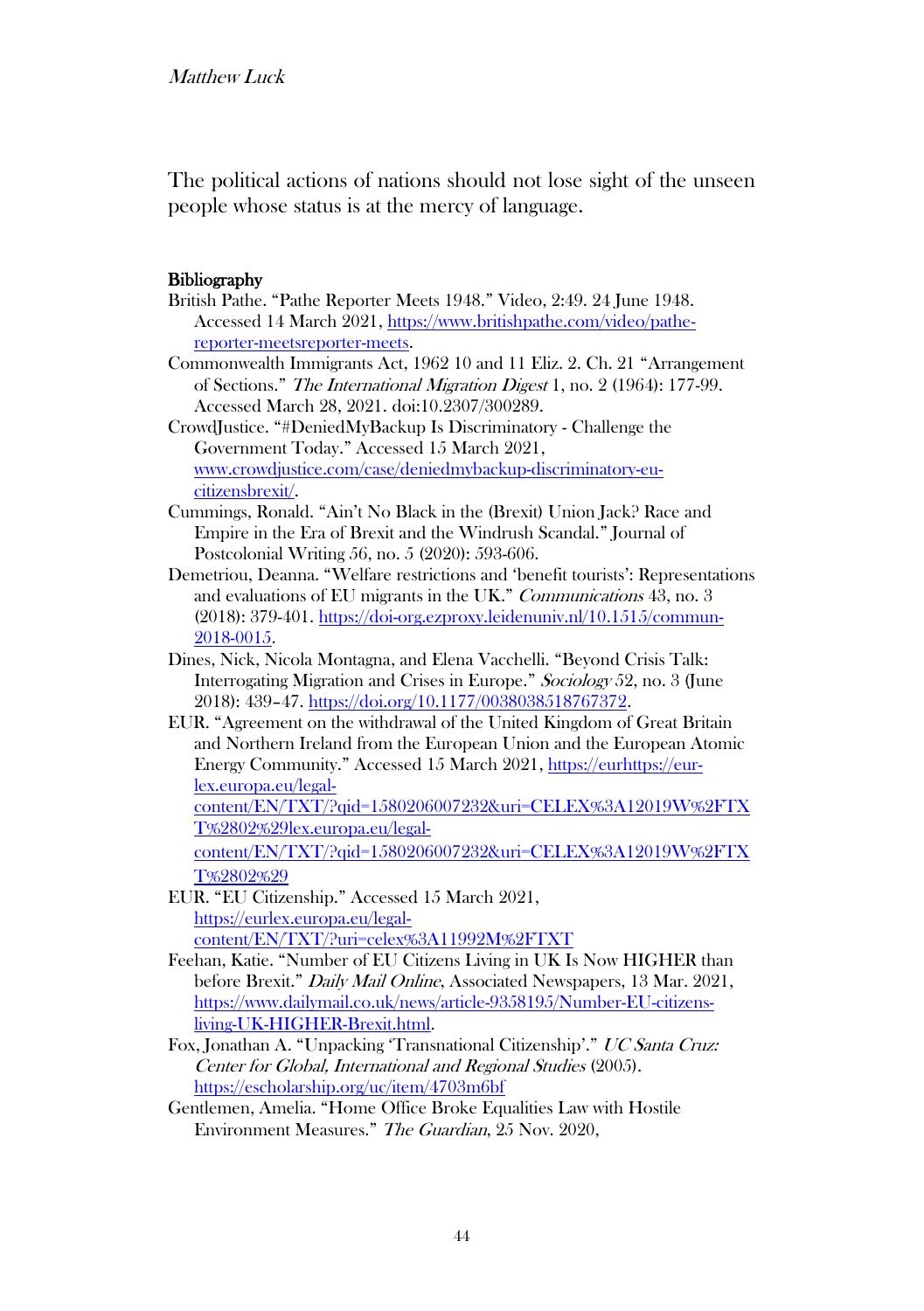[https://www.theguardian.com/uk-news/2020/nov/25/home-office-broke](https://www.theguardian.com/uk-news/2020/nov/25/home-office-broke-equalities-law-with-hostile-environment-measures)[equalities-law-with-hostile-environment-measures.](https://www.theguardian.com/uk-news/2020/nov/25/home-office-broke-equalities-law-with-hostile-environment-measures)

Gilroy, Paul. There Ain't No Black in the Union Jack: The Cultural Politics of Race and Nation. 2nd ed. Routledge Classics. London: Routledge. 2002.

GOV.UK. "Apply to the EU Settlement Scheme (Settled and Pre-Settled Status)." Accessed 15 March 2021[, https://www.gov.uk/settled-status](https://www.gov.uk/settled-status-eucitizens-families/after-youve-applied)[eucitizens-families/after-youve-applied](https://www.gov.uk/settled-status-eucitizens-families/after-youve-applied)

Hansen, Randall. Citizenship and Immigration in Postwar Britain: the Institutional Origins of a Multicultural Nation. Oxford University Press, 2004.

Kaiser, Wolfram and Peter Starie. Transnational European Union towards a Common Political Space. New York & London: Routledge, 2005.

Kivisto, Peter and Thomas Faist. Citizenship: Discourse, Theory, and Transnational Prospects, Oxford: Blackwell Publishing, 2007.

Legislation.gov.uk. "British Nationality Act 1948." Queen's Printer of Acts of Parliament. Accessed 15 March 2021,

[https://www.legislation.gov.uk/ukpga/Geo6/11-12/56/enacted.](https://www.legislation.gov.uk/ukpga/Geo6/11-12/56/enacted) Legislation.gov.uk. "Immigration Act 1971." Statute Law Database, 1 Jan. 1983, [https://www.legislation.gov.uk/ukpga/1971/77/section/3.](https://www.legislation.gov.uk/ukpga/1971/77/section/3)

Lister, Michael, and Emily Pia. Citizenship in Contemporary Europe. Edinburgh: Edinburgh University Press, 2008.

Low, Adrian. "In Some Respects the Brexit Referendum Was a Violation of Human Rights." EUROPP, 8 Feb. 2017, [https://blogs.lse.ac.uk/europpblog/2017/02/09/brexit-referendum-human](https://blogs.lse.ac.uk/europpblog/2017/02/09/brexit-referendum-human-rights/)[rights/.](https://blogs.lse.ac.uk/europpblog/2017/02/09/brexit-referendum-human-rights/)

Migration Observatory . "Unsettled Status? Which EU Citizens Are at Risk of Failing to Secure Their Rights after Brexit?" 12 April 2018, [https://migrationobservatory.ox.ac.uk/resources/reports/unsettled-status](https://migrationobservatory.ox.ac.uk/resources/reports/unsettled-status-which-eu-citizens-are-at-risk-of-failing-to-secure-their-rights-after-brexit/)[which-eu-citizens-are-at-risk-of-failing-to-secure-their-rights-after-brexit/.](https://migrationobservatory.ox.ac.uk/resources/reports/unsettled-status-which-eu-citizens-are-at-risk-of-failing-to-secure-their-rights-after-brexit/)

Olusoga, David. "The Windrush Story Was Not a Rosy One Even before the Ship Arrived." The Guardian, 22 Apr. 2018, www.theguardian.com/commentisfree/2018/apr/22/windrush-story-not-arosy-one-even-before-ship-arrived.

Parkinson, Justin. "Windrush Generation: UK 'Unlawfully Ignored' Immigration Rules Warnings." BBC, 25 Nov. 2020[, www.bbc.com/news/uk](http://www.bbc.com/news/uk-politics-55065061)[politics-55065061.](http://www.bbc.com/news/uk-politics-55065061)

Pennisi, Giulia Adriana. "Legislative Drafting and Language: Legal Language in Context." Statute Law Review, vol. 37, no. 2 (2016): 97–100.

Public Sector Equality Duty assessment of hostile environment policies. PDF file. November 25, 2020. [https://www.equalityhumanrights.com/sites/default/files/public-sector](https://www.equalityhumanrights.com/sites/default/files/public-sector-equality-duty-assessment-of-hostile-environment-policies.pdf)[equality-duty-assessment-of-hostile-environment-policies.pdf.](https://www.equalityhumanrights.com/sites/default/files/public-sector-equality-duty-assessment-of-hostile-environment-policies.pdf)

The National Archives. "Cabinet Memorandum. Commonwealth Migrants Memorandum by the Secretary of State for the Home Department." 6